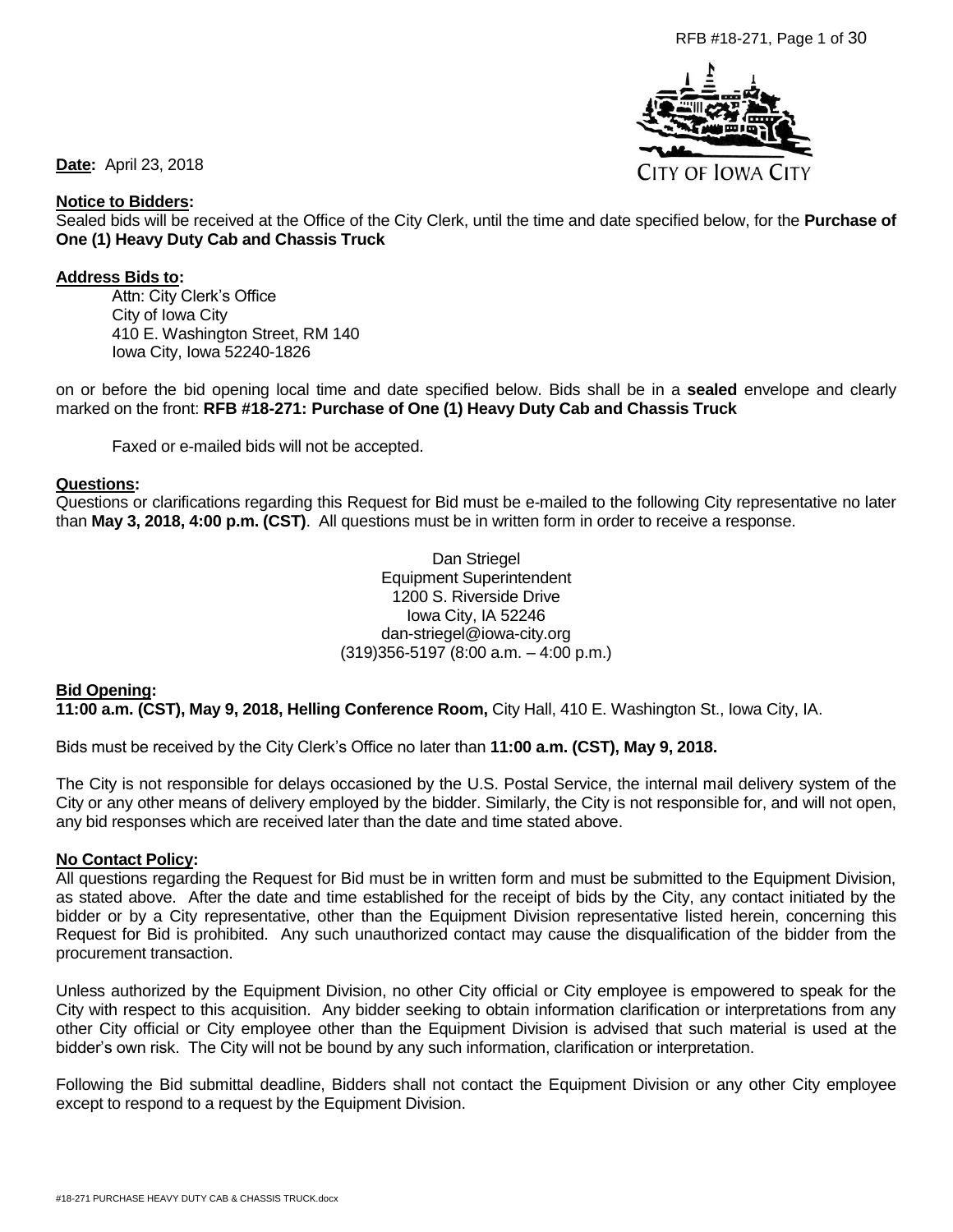# **Index**:

- Section 1 Bidder Checklist
- Section 2 Specific Conditions and Instructions to this Bid
- Section 3 Detailed Specifications
- Section 4 Cost Summary<br>Section 5 General Conditi
- Section 5 General Conditions and Instructions to Bidders<br>Section 6 Wage Theft Policy
- **Wage Theft Policy**
- Section 7 Contract Compliance Document (submitted by awarded vendor only)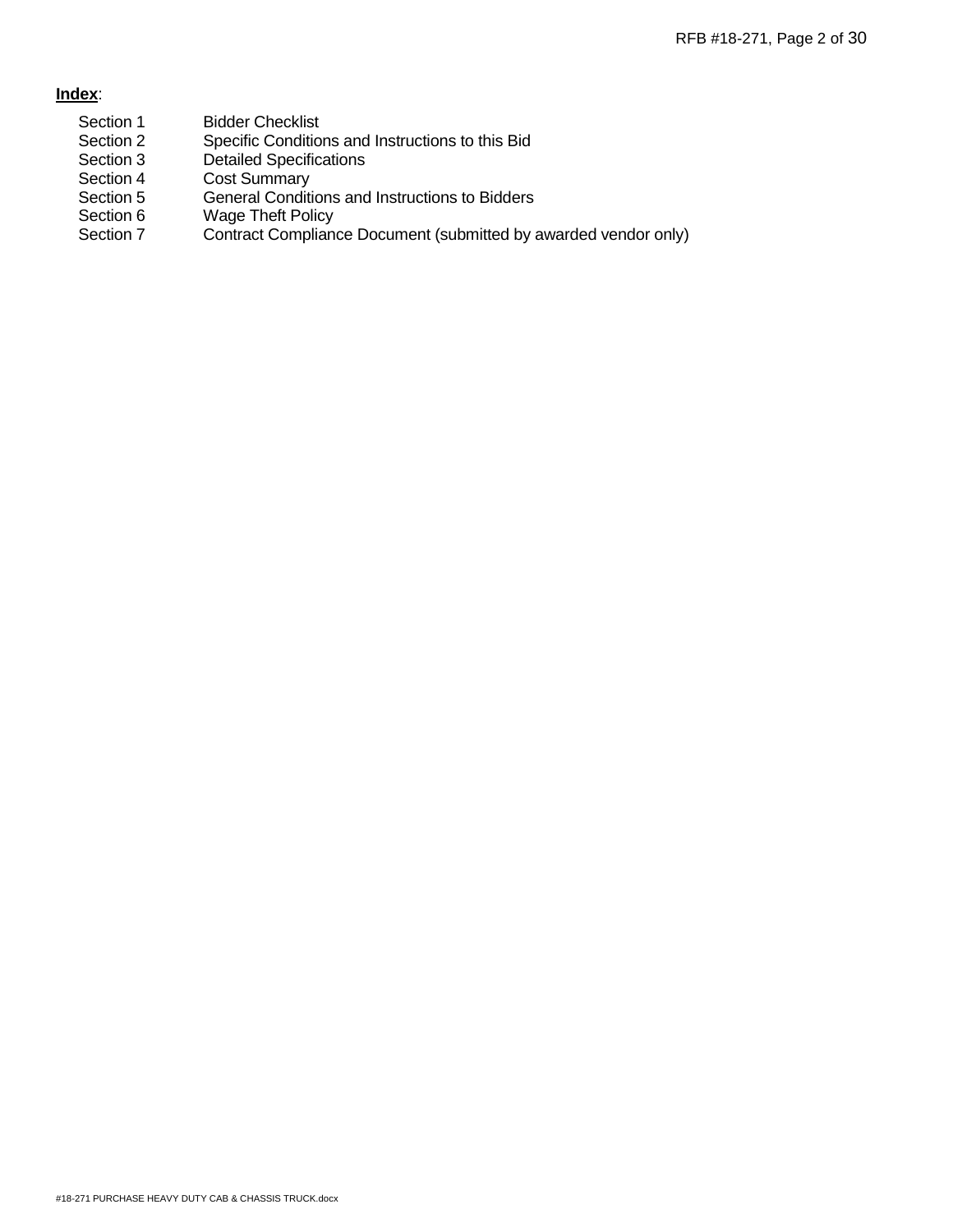## **Section 1 – Bidders Checklist**

**The following items must be included in the vendor's submitted bid as listed below including this checklist.**

Completed and signed Cost Summary, Section 4

*The form provided in Section 4 must be used; substitute forms will not be accepted.*

Completed Detailed Specifications, Section 3

After review of Section 6 – Wage Theft Policy, the Wage Theft Affidavit must be completed, notarized and included in the submitted bid.

*Complete, notarize and submit Affidavit that has been provided in Section 6.*

Manufacturer's catalogs, specifications sheets, or other literature, giving full detailed information on vehicle(s)/equipment bid. The vehicle(s)/equipment shall be identified in the catalog, specification sheets, or literature by model and number.

Manufacturer's warranty literature (engine and power train as well as entire vehicle).

**Note:** The vendor's bid must include the items listed above and must be sealed at submission time. Failure on the vendor's part to submit a sealed bid and a complete bid may be cause for rejection of the vendor's bid.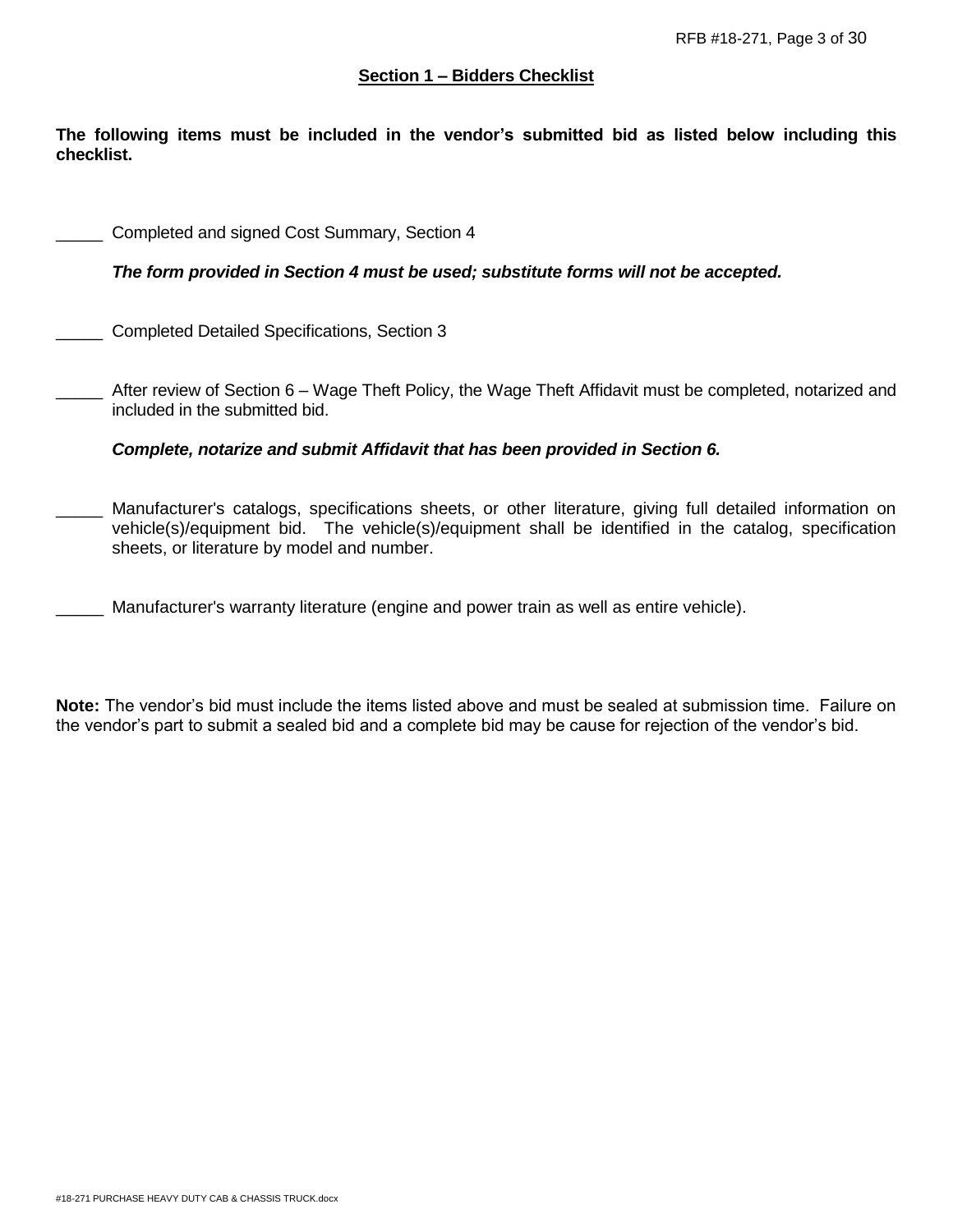# **Section 2 - Specific Conditions and Instruction to this Bid**

## **A. Scope of Bid**

1. The City of Iowa City Equipment Division is soliciting sealed bids from qualified vendors to purchase one (1) new current model year heavy duty cab and chassis truck to be used by the Streets Division per the terms and conditions and minimum specifications described herein. The cab and chassis will be used for general hauling and snow removal operations, and will have a dump body mounted by another vendor. Snow plow and wing plow will be mounted by another vendor. All transportation, installation and delivery charges shall be included in the bid price. The Specific Conditions and Instructions to this Bid in Section 2 and the Detailed Specifications in Section 3 clarify this specific document but are in addition to the General Conditions and Instructions to Bidders in Section 5.

## **B. Delivery**

- 1. The vendor shall coordinate delivery with the Equipment Superintendent.
- 2. Delivery of the new vehicle(s)/equipment is required on or before December 1, 2018 unless another date is mutually agreed upon. Vehicle(s)/equipment shall be completely operational and ready for service when delivered to the City of Iowa City Equipment Division.
- 3. At the time of delivery, the vendor shall certify that the vehicle(s)/equipment meet all applicable State and Federal Motor Safety Vehicle and OSHA Safety Standards.

## **C. Bidding Requirements:**

- 1. If any vendor is in doubt as to the intent or meaning of any part of this Request for Bid, the vendor must e-mail the City Representative listed on page one (1) no later than **May 3, 2018, 4:00 p.m. (CST)**. All questions must be in written form to receive a response.
- 2. Bidders are not required to bid on all options for their bid to be considered.
- 3. No bid security will be required.
- 4. Proposed alternates shall meet the requirements of Section 5 General Conditions and Instructions to Bidders.
- 5. The bidder will be responsible for all costs related to preparation of this bid.
- 6. Bidders are required to meet all qualifications and specifications in order to be considered for award.
- 7. Bidder's are expected to fully inform themselves as to the conditions, requirements and specifications before submitting a bid. The submission of a bid by a vendor implies the vendor's acceptance of the terms and conditions of this bid, unless otherwise stated.
- 8. All costs for manufacturing, shipping and delivery shall be included in the vendor's bid price. Any costs associated with the manufacturing and delivery of the vehicle(s)/equipment not included in the vendor's submitted pricing will be the responsibility of the vendor.
- 9. The awarded vendor shall provide all necessary labor, materials, equipment and travel to supply and deliver the vehicle(s)/equipment.
- 10. All deliveries shall be FOB destination (Equipment Division, 1200 S Riverside Dr., Iowa City, IA 52246) unless otherwise stated in the bid document.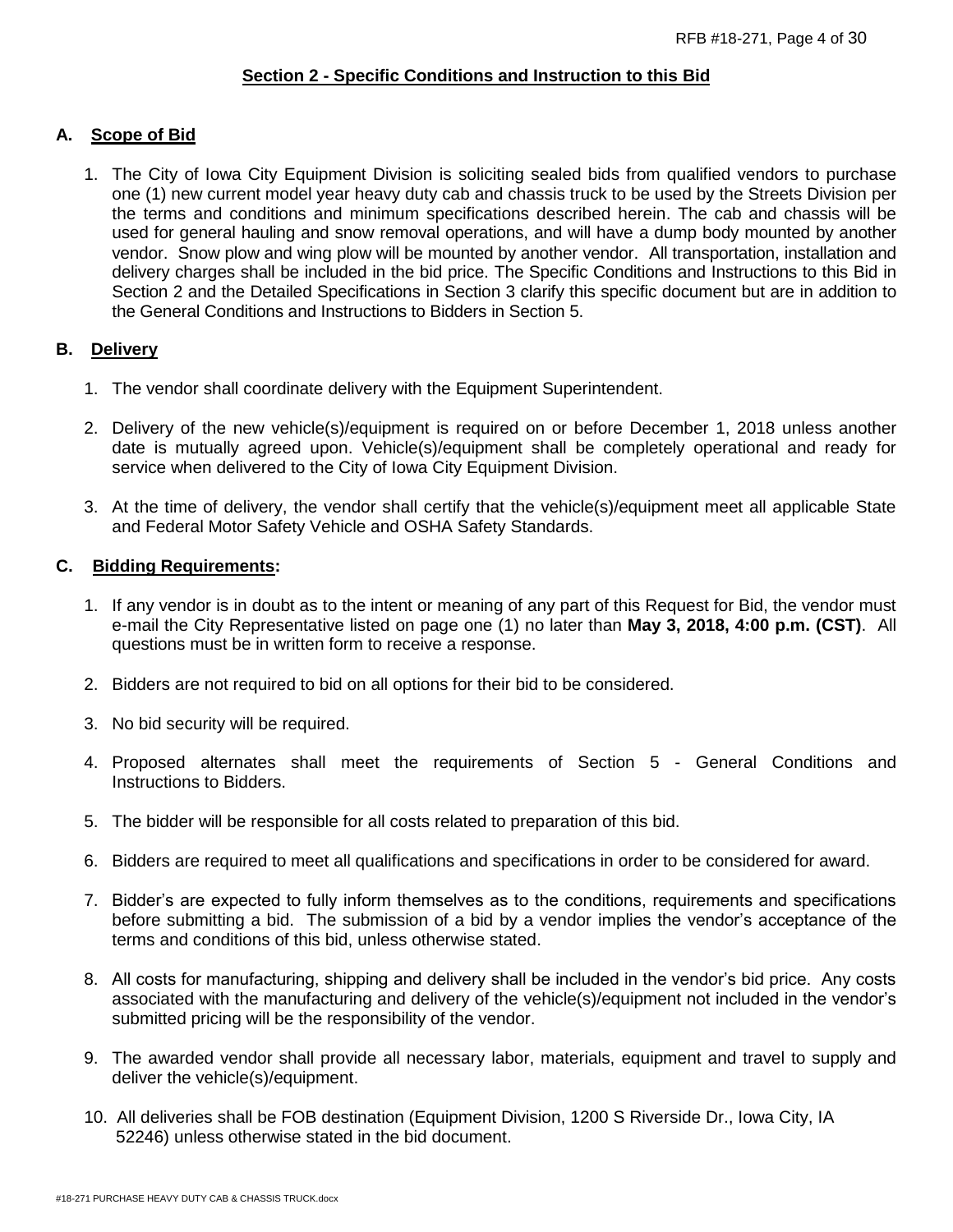## **D. General Requirements**

- 1. **Bid Completion: Bidder shall complete every item in these specifications with a check mark to indicate the item "MEETS" or "EXCEEDS" specification. Also, include a description under "COMMENTS" to indicate deviation from the specifications OR where additional information is requested.**
- 2. **Section 3 - Detailed Specifications:** These specifications describe the minimum technical requirements of the proposed vehicle(s)/equipment. Any items appearing in the manufacturer's regular published specifications are assumed to be in the vendor's bid. Any additions, deletions or variations from the manufacturer's regular published specifications must be outlined in Section 3 - Detailed Specifications.
- 3. Regardless of any statement to the contrary, the vendor agrees that the implied warranty of the merchantability and fitness for a specific purpose is not disclaimed.

## **E. Contract Award:**

- 1. The vendor's submitted bid must be complete to be considered for award.
- 2. Award of this contract will be made to the lowest responsive, responsible and qualified bidder whose bid, conforming to the solicitation, will be the most advantageous to the City of Iowa City. Past performance of the bidder and completeness of the bid will be considered for award.
- 3. The City reserves the right to qualify, accept or reject any or all vendors as deemed to be in the best interest of the City. The City of Iowa City reserves the right to accept or reject any or all bids and to waive irregularities or technicalities in any bids when in the best interest of the City. The City of Iowa City reserves the right to accept or reject any exception taken by the vendor to the terms and conditions of the Request for Bid.
- 4. It is the intent of the City to make an award, in the form of a Purchase Order, within fourteen (14) business days of the bid opening date.
- 5. Award, if made, will be in accordance with the terms and conditions herein.
- 6. Consideration may be given to delivery date, anticipated parts and service, analysis and comparison of vehicle(s)/equipment specifications details, and past experience of the City with similar or related vehicle(s)/equipment.
- 7. If required, the awarded vendor shall provide training for the operation and maintenance of the unit and all equipment contained on the unit.
- 8. If the awarded purchase cost is in the amount of \$25,000.00 or more, the awarded vendor will be required to complete Section 7 – Contract Compliance Document and return it to the City.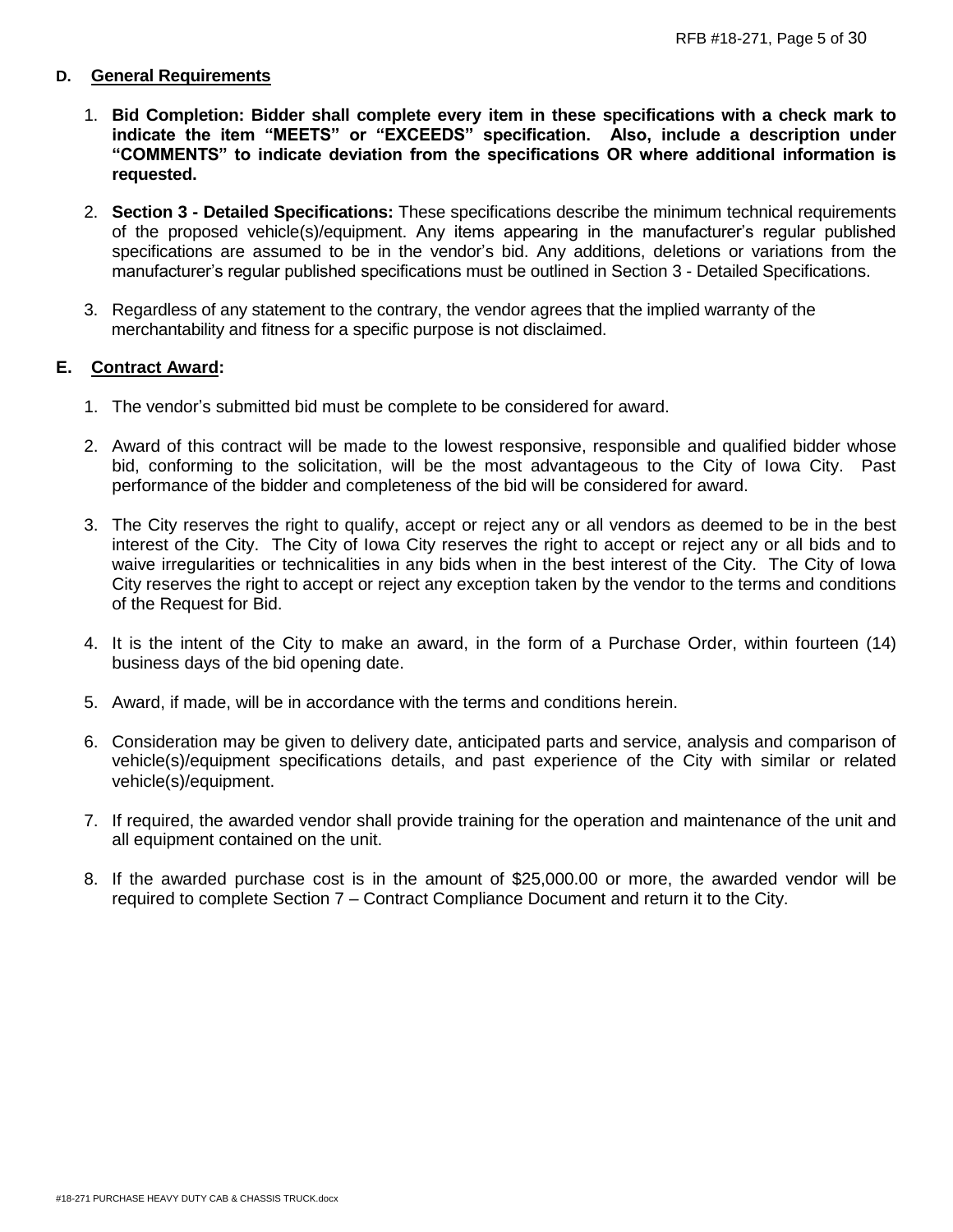#### **Section 3 - Detailed Specifications**

Bidder shall complete every item in these specifications with a check mark to indicate if the item **Meets** or **Exceeds** specification. Also include a description under **Comments** to indicate any deviation from the specifications OR where additional information is requested.

Bidder shall state any or all exceptions to these specifications. Failure to state exceptions shall indicate compliance with all specifications. Failure to state exceptions when they exist shall result in disqualification of the bid.

|                  | <b>MINIMUM SPECIFICATIONS</b>                                                                                                                                                                                                                                                                                                                                                                                                                                                                                                                                                                                                      |  | Meets Exceeds | <b>Comments</b> |  |  |
|------------------|------------------------------------------------------------------------------------------------------------------------------------------------------------------------------------------------------------------------------------------------------------------------------------------------------------------------------------------------------------------------------------------------------------------------------------------------------------------------------------------------------------------------------------------------------------------------------------------------------------------------------------|--|---------------|-----------------|--|--|
|                  | <b>Body</b>                                                                                                                                                                                                                                                                                                                                                                                                                                                                                                                                                                                                                        |  |               |                 |  |  |
| 1.               | GVWR of 38,000 lbs. minimum. A Muni-Body<br>dump body and snow removal equipment will be<br>mounted on this chassis.<br><b>State GVWR rating.</b>                                                                                                                                                                                                                                                                                                                                                                                                                                                                                  |  |               |                 |  |  |
| 2.               | Wheelbase shall be consistent with CA (see item<br>#3) and BBC (see item #5), approximately 182<br>inches.<br>State wheelbase.                                                                                                                                                                                                                                                                                                                                                                                                                                                                                                     |  |               |                 |  |  |
| 3.               | Cab-to-Axle (CA) distance shall be 112 inches<br>minimum, 116 inches maximum.<br>State applicable cab-to-axle distances.                                                                                                                                                                                                                                                                                                                                                                                                                                                                                                           |  |               |                 |  |  |
| $\overline{4}$ . | Frame shall be section modulus 16.5 minimum<br>with minimum RBM of 2,035,000 inch pound and<br>shall include standard production integral front<br>frame extension for front-mounted hydraulic pump.<br>Frame rails shall be clear top and outside. NO<br>bolt-on frame extensions shall be accepted. Rear<br>frame overhang shall be approximately 63 inches.                                                                                                                                                                                                                                                                     |  |               |                 |  |  |
| 5.               | Body shall be fully enclosed with two (2) doors and<br>be of the cab/chassis configuration with no body or<br>box on the rear of the unit. The distance from the<br>front of the grille to the back of the cab (BBC) shall<br>be a minimum of 98 inches to a maximum of 110<br>inches. The cab shall have a one-piece fiberglass<br>hood assembly to tilt forward for engine access<br>(must provide access to engine after plow is<br>mounted). Grille shall be "fixed" mounted and<br>have a hole for a driveshaft off the front of the<br>engine crankshaft for a front-mounted hydraulic<br>pump.<br><b>State BBC distance</b> |  |               |                 |  |  |
| 6.               | Vehicle Interface Wiring connectors for BOTH<br>Body Builders AND Transmission shall be<br>provided at back of cab.                                                                                                                                                                                                                                                                                                                                                                                                                                                                                                                |  |               |                 |  |  |
| 7 <sub>1</sub>   | Front Bumper shall be standard factory-painted<br>with two (2) frame mounted tow hooks.                                                                                                                                                                                                                                                                                                                                                                                                                                                                                                                                            |  |               |                 |  |  |
| 8.               | Windshield Wipers and Horn shall be electric.<br>Wipers to be two speed with intermittent mode and<br>windshield washer.                                                                                                                                                                                                                                                                                                                                                                                                                                                                                                           |  |               |                 |  |  |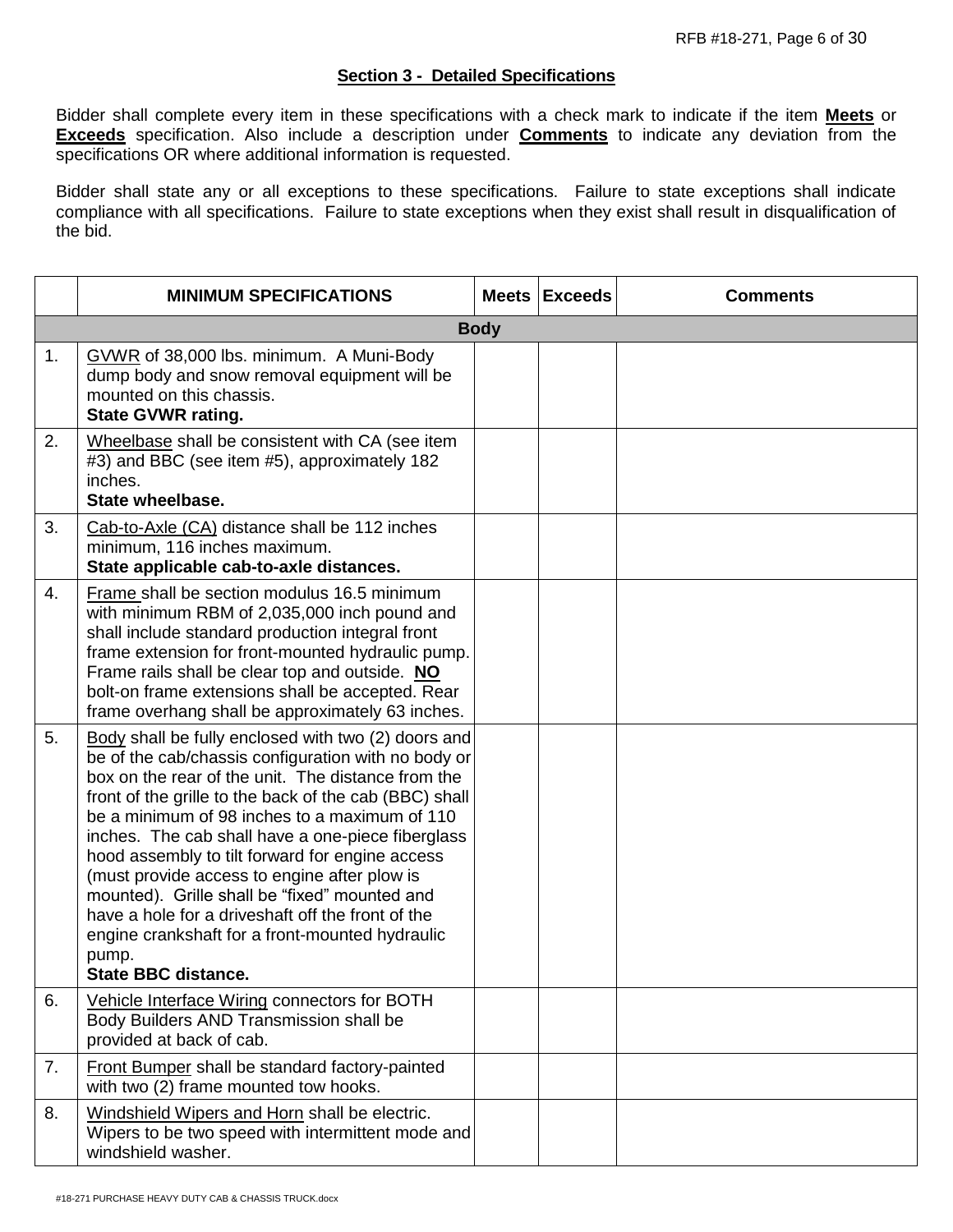|          | <b>MINIMUM SPECIFICATIONS</b>                                                                                                                                                                                                                                                                                                                                                                                                              |                   | Meets Exceeds | <b>Comments</b> |  |
|----------|--------------------------------------------------------------------------------------------------------------------------------------------------------------------------------------------------------------------------------------------------------------------------------------------------------------------------------------------------------------------------------------------------------------------------------------------|-------------------|---------------|-----------------|--|
|          | <b>Body - continued</b>                                                                                                                                                                                                                                                                                                                                                                                                                    |                   |               |                 |  |
| 9.       | Mirrors shall be provided as follows: Dual exterior<br>rearview mirrors; power adjustable and heated<br>west coast style rear view mirrors, a minimum 6<br>inches by 16 inches. One (1) eight (8) inch convex<br>mirror mounted to bottom of each west coast<br>mirror.                                                                                                                                                                    |                   |               |                 |  |
| 10.      | All Windows shall have tinted safety glass.                                                                                                                                                                                                                                                                                                                                                                                                |                   |               |                 |  |
| 11.      | Back-up alarm is required.                                                                                                                                                                                                                                                                                                                                                                                                                 |                   |               |                 |  |
| 12.      | Left and Right Grab Handles shall be mounted on<br>cab to assist entry.                                                                                                                                                                                                                                                                                                                                                                    |                   |               |                 |  |
| 13.      | <b>Factory Electric Trailer Brake Controller provisions</b><br>and wiring to rear of truck for seven (7) pin trailer<br>receptacle required. Trailers are equipped with<br>combination stop/turn lamps.                                                                                                                                                                                                                                    |                   |               |                 |  |
| 14.      | Exterior shall be IMRON or equivalent, Slate Grey<br>Metallic in color.                                                                                                                                                                                                                                                                                                                                                                    |                   |               |                 |  |
|          |                                                                                                                                                                                                                                                                                                                                                                                                                                            | <b>Powertrain</b> |               |                 |  |
| 1.       | Front Axle shall have 14,000 lb. minimum<br>capacity. Set back front axle.<br>State axle make and capacity.                                                                                                                                                                                                                                                                                                                                |                   |               |                 |  |
| 2.       | Front Suspension shall be 16,000 lb. minimum<br>capacity with heavy duty shock absorbers.<br>Maintenance free/greaseless shackles are<br>required.<br>State spring capacity.                                                                                                                                                                                                                                                               |                   |               |                 |  |
| 3.       | Turning Radius shall be 26 feet maximum.<br><b>State tuning radius.</b>                                                                                                                                                                                                                                                                                                                                                                    |                   |               |                 |  |
| 4.       | Rear Axle shall be single reduction, 26,000 lb.<br>minimum capacity. Rear axle shall be driver<br>controlled traction differential. Top speed<br>approximately 65 mph.<br>State axle make, capacity, ratio and top speed<br>(mph).                                                                                                                                                                                                         |                   |               |                 |  |
| 5.       | Rear Springs shall be multi-leaf design, 30,000 lb.<br>minimum capacity, with helper springs and radius<br>rods.<br>State spring capacities.                                                                                                                                                                                                                                                                                               |                   |               |                 |  |
| 6.<br>7. | Brakes shall be full air, dual system, cam actuated<br>with spring set parking brake. System shall be<br>equipped with Bendix-Westinghouse AD-9 air<br>dryer with heater and minimum 18.0 CFM air<br>compressor. Adjustment shall be automatic, S-<br>cam type. Anti-lock braking system required.<br>Auto slack adjusters on all brakes. Front and rear<br>dust shields required.<br>Factory installed trailer air brake system required. |                   |               |                 |  |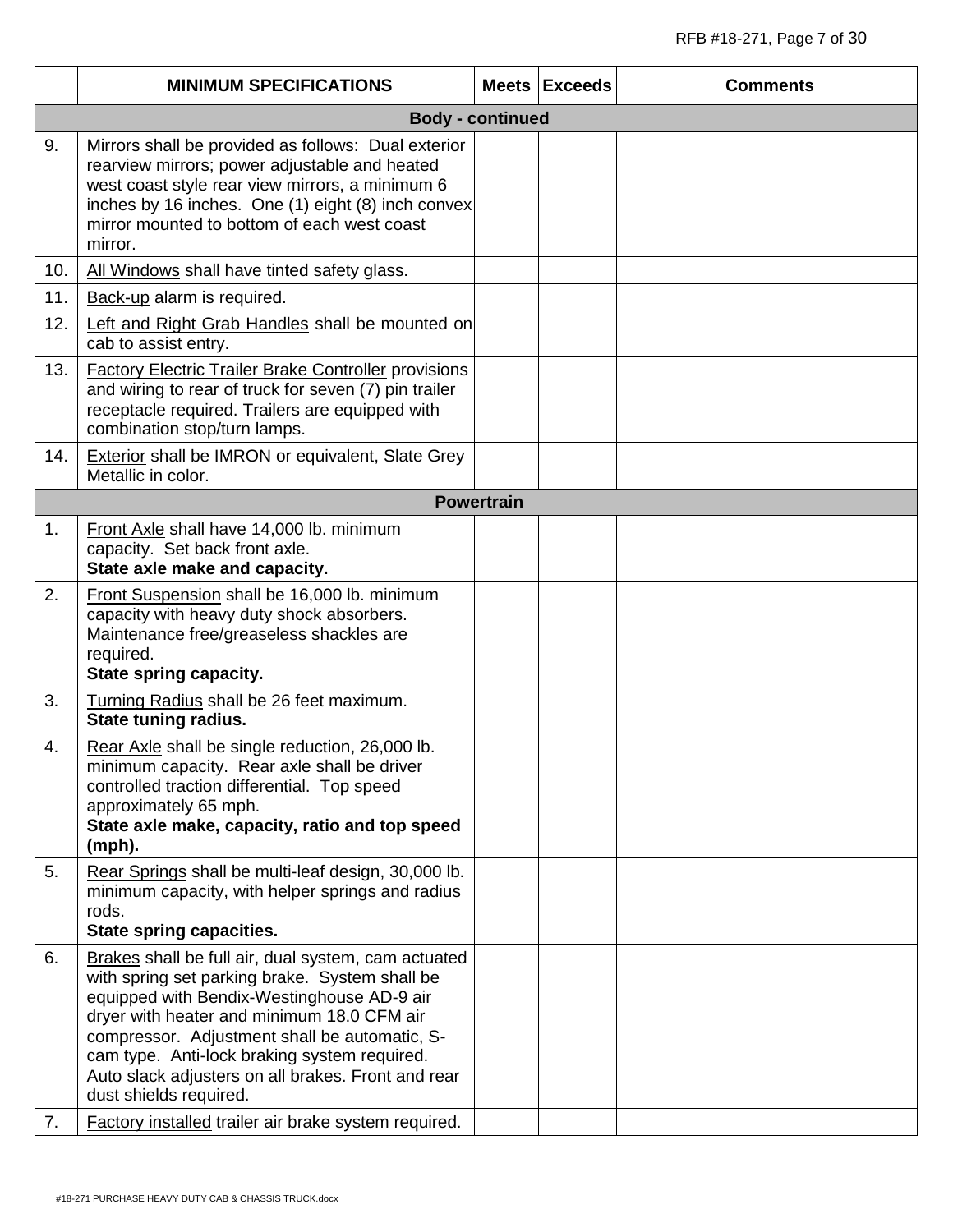|     | <b>MINIMUM SPECIFICATIONS</b>                                                                                                                                                                                                                                                                                                                                                                                                                                                                                | Meets Exceeds | <b>Comments</b> |
|-----|--------------------------------------------------------------------------------------------------------------------------------------------------------------------------------------------------------------------------------------------------------------------------------------------------------------------------------------------------------------------------------------------------------------------------------------------------------------------------------------------------------------|---------------|-----------------|
|     | <b>Power Train - continued</b>                                                                                                                                                                                                                                                                                                                                                                                                                                                                               |               |                 |
| 8.  | Engine shall be a Cummins six (6) cylinder<br>turbocharged diesel, 280 HP, 660 lb./ft torque,<br>minimum, or equivalent. Engine shall include an<br>electric grid intake air warmer, dry type air cleaner,<br>magnetic crankcase drain plug and front<br>crankshaft pulley equipped with flange for PTO<br>driveshaft. Engine must be current EPA compliant,<br>SCR is required.<br>State engine make, model, horsepower and<br>displacement.                                                                |               |                 |
| 9.  | Exhaust System shall be mounted outboard of<br>frame rail under right hand step, DPF and SCR<br>included, with a B-pillar mounted vertical tailpipe-<br>10-foot minimum height. The exhaust system<br>shall meet all current state and federal regulations.                                                                                                                                                                                                                                                  |               |                 |
| 10. | Transmission shall be an Allison six (6) speed<br>automatic 3500 RDS or equivalent with PTO<br>provision, dash mounted push button control with<br>prognostics enabled and calibration package best<br>suited for plow/dump truck application. Auxiliary<br>transmission oil cooler required.<br>State transmission make and model.                                                                                                                                                                          |               |                 |
| 11. | Driveline shall be tubular shafts with heavy duty U-<br>Joints and half round yokes. Teflon coated drive<br>splines or glide coated.                                                                                                                                                                                                                                                                                                                                                                         |               |                 |
| 12. | Steering shall be powered assisted.                                                                                                                                                                                                                                                                                                                                                                                                                                                                          |               |                 |
| 13. | Fuel Tank shall be a left side tank with 50-gallon<br>minimum capacity. Fuel tank shall not extend<br>more than five (5) inches beyond the back of cab<br>plane. Aluminum fuel tank is required.<br>State fuel tank capacity and location.                                                                                                                                                                                                                                                                   |               |                 |
| 14. | <b>Fuel Filter/Water Separator with heated bowl</b><br>required.                                                                                                                                                                                                                                                                                                                                                                                                                                             |               |                 |
| 15. | Electrical System shall include a minimum of three<br>(3) heavy duty, 12-volt, maintenance-free<br>batteries. Battery system shall provide at least<br>800 CCA in excess of that required to start engine.<br>Battery box shall be mounted on the left frame rail<br>under or directly behind the cab. Alternator shall<br>be Delco Remy 28 SI or equivalent, 150 amp<br>minimum.<br>Factory installed snow plow light wiring<br>package shall be included.<br>State battery and alternator rating capacity. |               |                 |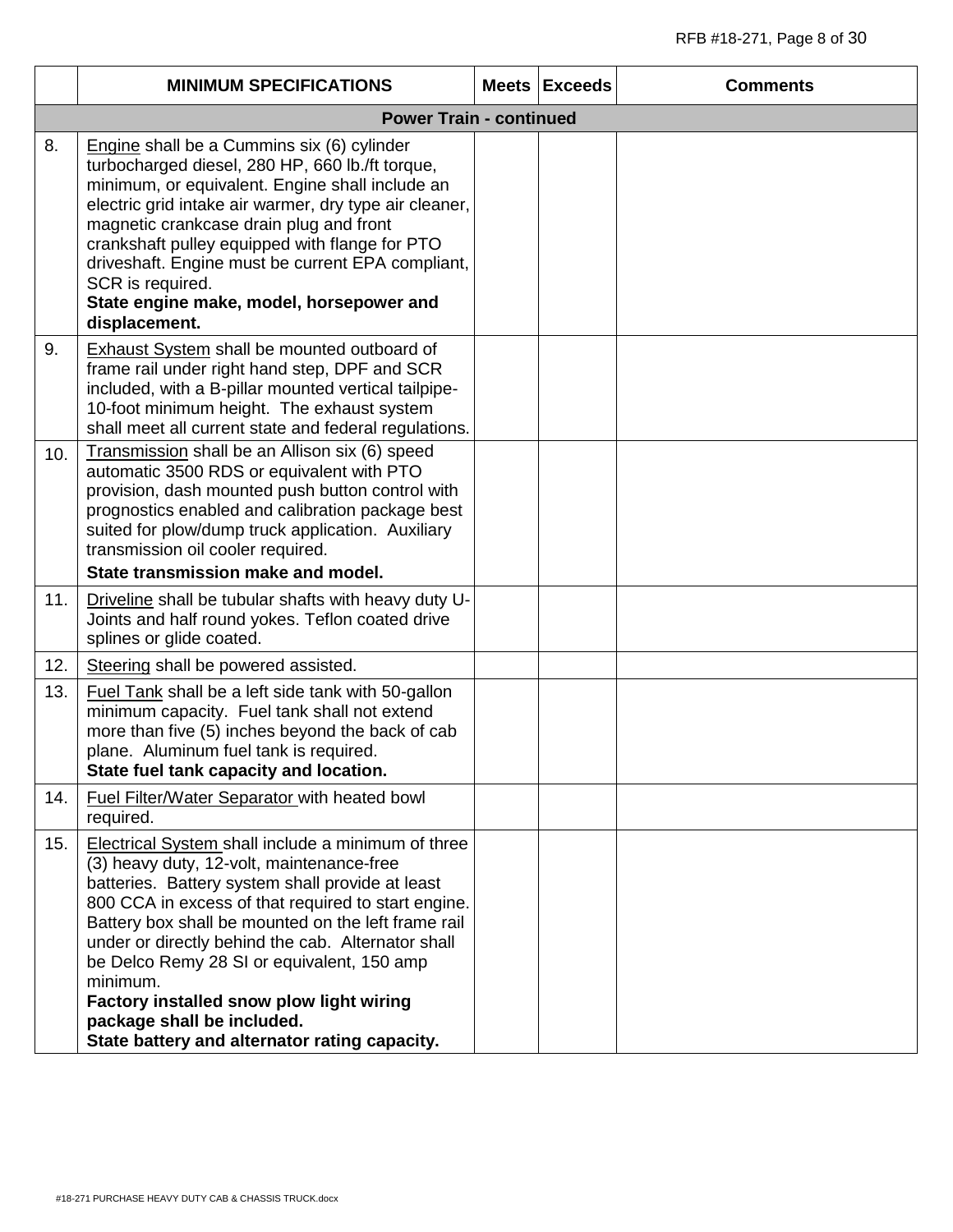|     | <b>MINIMUM SPECIFICATIONS</b>                                                                                                                                                                                                                                                                                                                                                                                                          |                 | Meets Exceeds | <b>Comments</b> |
|-----|----------------------------------------------------------------------------------------------------------------------------------------------------------------------------------------------------------------------------------------------------------------------------------------------------------------------------------------------------------------------------------------------------------------------------------------|-----------------|---------------|-----------------|
|     | <b>Power Train - continued</b>                                                                                                                                                                                                                                                                                                                                                                                                         |                 |               |                 |
| 16. | Cooling System shall be the maximum capacity<br>cooling system available. System shall be<br>equipped with an air operated fan clutch, and shall<br>provide for front-mounted PTO drive shaft from<br>crankshaft pulley. Heavy duty silicone hose or<br>Gates Blue Stripe hose shall be used for all heater<br>and radiator hoses.<br>State radiator size and system capacity.                                                         |                 |               |                 |
| 17. | Engine Block Heater shall be 115-volt, 750 watt<br>minimum.                                                                                                                                                                                                                                                                                                                                                                            |                 |               |                 |
| 18. | Wheels shall be Budd style wheels. Wheels shall<br>be Accuride powder coated silver or gray, no<br>exceptions.                                                                                                                                                                                                                                                                                                                         |                 |               |                 |
| 19. | Front Tires shall be Michelin 12R22.5 tubeless,<br>XZE tread or equivalent. Must meet or exceed<br>GAWR of truck.<br>State tire make, model and load range.                                                                                                                                                                                                                                                                            |                 |               |                 |
| 20. | Rear Tires shall be Michelin 11R22.5 tubeless,<br>XDE M/S tread or equivalent. Must meet or<br>exceed GAWR of truck.<br>State tire make, model and load range.                                                                                                                                                                                                                                                                         |                 |               |                 |
| 21. | Spare Service Filters. One (1) complete extra set<br>of filters shall be provided at time the truck is<br>delivered. Set to include air filter(s), oil filter(s) and<br>fuel filter(s).                                                                                                                                                                                                                                                |                 |               |                 |
|     |                                                                                                                                                                                                                                                                                                                                                                                                                                        | <b>Interior</b> |               |                 |
| 1.  | Air Conditioning is required and shall be factory<br>installed.                                                                                                                                                                                                                                                                                                                                                                        |                 |               |                 |
| 2.  | Heater/Defroster shall be heavy-duty fresh-air<br>type, factory installed with snow shield for fresh air<br>intake.                                                                                                                                                                                                                                                                                                                    |                 |               |                 |
| 3.  | Instrumentation shall include gauges for engine<br>temperature, battery/charging condition, engine oil<br>pressure, air pressure and engine RPM.<br>Automatic engine warning system for high engine<br>temperature/low oil pressure shall have light and<br>alarm. Outside air temperature display required.<br>Dash mounted manual DPF regeneration switch is<br>required. OEM installed ground speed output<br>sensor wire required. |                 |               |                 |
| 4.  | Radio shall be factory installed standard<br>production AM/FM radio with antenna and two<br>speakers.                                                                                                                                                                                                                                                                                                                                  |                 |               |                 |
| 5.  | Adjustable Tilt and Telescoping steering column<br>required.                                                                                                                                                                                                                                                                                                                                                                           |                 |               |                 |
| 6.  | Interior Dome Light shall be factory installed on the<br>ceiling of the cab.                                                                                                                                                                                                                                                                                                                                                           |                 |               |                 |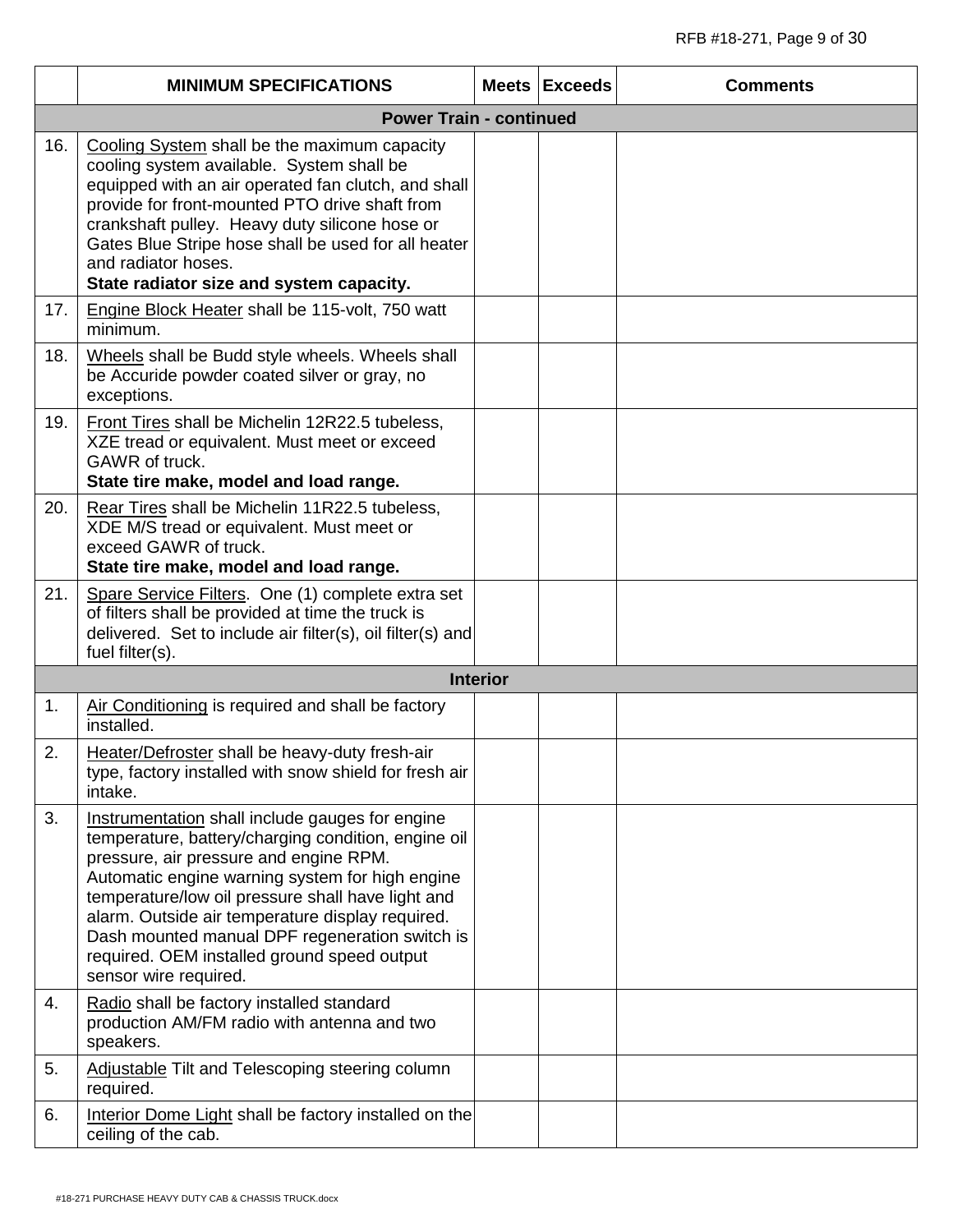|               | <b>MINIMUM SPECIFICATIONS</b>                                                                                                                                                                                                                                                                                                                             |                 | Meets Exceeds | <b>Comments</b> |  |
|---------------|-----------------------------------------------------------------------------------------------------------------------------------------------------------------------------------------------------------------------------------------------------------------------------------------------------------------------------------------------------------|-----------------|---------------|-----------------|--|
|               | <b>Interior - continued</b>                                                                                                                                                                                                                                                                                                                               |                 |               |                 |  |
| 7.            | Sun Visors for both driver and passenger shall be<br>factory installed.                                                                                                                                                                                                                                                                                   |                 |               |                 |  |
| 8.            | Interior shall include high back air suspension<br>driver's seat and a high back non-suspension<br>passenger seat. Seat covering shall be of Mordura<br>fabric in gray color. Interior trim shall be heavy-<br>duty vinyl in gray color. Arm rests shall be<br>provided on the interior of both doors. Floor<br>covering shall be rubber in a dark color. |                 |               |                 |  |
| 9.            | 12-Volt Access. Minimum one (1), ignition<br>switched, 12-volt operator accessible power port<br>located in cab required.                                                                                                                                                                                                                                 |                 |               |                 |  |
| 10.           | Two auxiliary switches shall be dash mounted,<br>powered by switched ignition voltage source.                                                                                                                                                                                                                                                             |                 |               |                 |  |
| 11.           | Ignition Keys: A minimum of four (4) keys shall be<br>included.                                                                                                                                                                                                                                                                                           |                 |               |                 |  |
|               |                                                                                                                                                                                                                                                                                                                                                           | <b>Warranty</b> |               |                 |  |
| 1.            | Minimum Warranty: A minimum of two (2)<br>years/unlimited miles parts and labor shall be<br>provided on all components.                                                                                                                                                                                                                                   |                 |               |                 |  |
| 2.            | <b>Extended Warranty: State cost for extended</b><br>warranty plans as Option A on the COST<br>SUMMARY, page 11. Engine and After Treatment<br>Systems only, Five (5) years/100,000 miles and<br>Six (6) years/100,000 miles.                                                                                                                             |                 |               |                 |  |
| 3.            | Warranty Literature: Manufacturer's warranty<br>literature shall be included with the bid.                                                                                                                                                                                                                                                                |                 |               |                 |  |
|               |                                                                                                                                                                                                                                                                                                                                                           | <b>Manuals</b>  |               |                 |  |
| $\mathbf 1$ . | Vendor shall supply the following manuals:<br>State if manuals are paper or electronic format.                                                                                                                                                                                                                                                            |                 |               |                 |  |
|               | One (1) owner/operator's manual.                                                                                                                                                                                                                                                                                                                          |                 |               |                 |  |
|               | One (1) repair/service/overhaul manual.                                                                                                                                                                                                                                                                                                                   |                 |               |                 |  |
|               | One (1) electrical wiring diagram to basic vehicle,<br>if not included in service manual.                                                                                                                                                                                                                                                                 |                 |               |                 |  |
|               | One (1) diesel engine service/overhaul manual,<br>including emissions system.                                                                                                                                                                                                                                                                             |                 |               |                 |  |
|               | One (1) body builder wiring/service manual.                                                                                                                                                                                                                                                                                                               |                 |               |                 |  |
|               | One (1) complete parts manual.                                                                                                                                                                                                                                                                                                                            |                 |               |                 |  |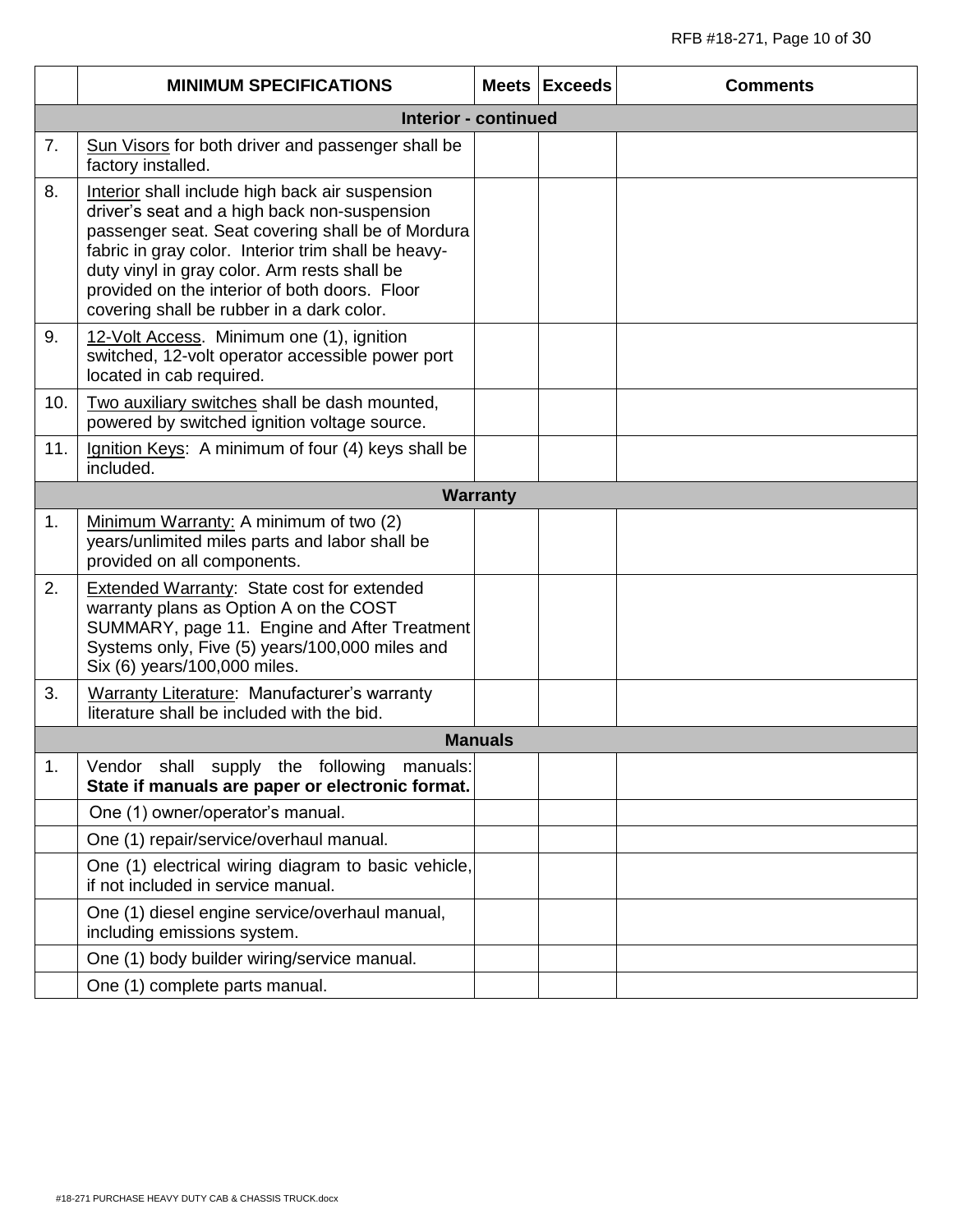## **Section 4 - Cost Summary**

**The undersigned agrees to furnish, in accordance with the attached specifications, the following equipment, F.O.B. Iowa City Equipment Shop, 1200 S. Riverside Drive, Iowa City, IA, ready for immediate use with all the necessary parts and accessories needed for its operation. All freight, shipping, installation and/or transportation costs shall be included in the price bid herein. No additional costs will be paid by the City of Iowa City.**

|    | Vendor Name: Vendor                                                                                   |              |
|----|-------------------------------------------------------------------------------------------------------|--------------|
|    |                                                                                                       |              |
|    |                                                                                                       |              |
| 2. | COST:                                                                                                 |              |
|    | Purchase of One (1) Heavy Duty Cab and Chassis Truck                                                  |              |
|    | Option A: Extended Warranty Coverage Plan:                                                            |              |
|    | Engine and After Treatment Systems ONLY, five (5) years/100,000 miles \$                              |              |
|    | Engine and After Treatment Systems ONLY, six (6) years/100,000 miles                                  | $\mathbb{S}$ |
| 3. | <b>DELIVERY:</b> If awarded the contract of the basis of the above bid, we agree to deliver the vehi- |              |

cle(s)/equipment on or before \_\_\_\_\_\_\_\_\_\_\_\_\_\_\_\_\_\_\_, if a formal order to proceed is received from the City of Iowa City by \_\_\_\_\_\_\_\_\_\_\_\_\_\_\_\_\_\_\_\_\_\_\_\_\_\_\_\_\_\_.

## **Exceptions, Deviations or other Agreements**

**Exceptions/Deviations** to this Request for Bid shall be taken below. Exceptions may not be added to any submittals after the due date. If adequate space is not provided for exceptions/deviations, please use a separate sheet of paper. **If your company has no exceptions/deviations, please write "No Exceptions" in the space provided. If you state no exceptions, you may not add your company's terms and conditions or any other documents to your submitted proposal or any submittals after the proposal due date.**

\_\_\_\_\_\_\_\_\_\_\_\_\_\_\_\_\_\_\_\_\_\_\_\_\_\_\_\_\_\_\_\_\_\_\_\_\_\_\_\_\_\_\_\_\_\_\_\_\_\_\_\_\_\_\_\_\_\_\_\_\_\_\_\_\_\_\_\_\_\_\_\_\_\_\_\_\_\_\_\_\_\_\_\_\_\_\_\_ \_\_\_\_\_\_\_\_\_\_\_\_\_\_\_\_\_\_\_\_\_\_\_\_\_\_\_\_\_\_\_\_\_\_\_\_\_\_\_\_\_\_\_\_\_\_\_\_\_\_\_\_\_\_\_\_\_\_\_\_\_\_\_\_\_\_\_\_\_\_\_\_\_\_\_\_\_\_\_\_\_\_\_\_\_\_\_\_ \_\_\_\_\_\_\_\_\_\_\_\_\_\_\_\_\_\_\_\_\_\_\_\_\_\_\_\_\_\_\_\_\_\_\_\_\_\_\_\_\_\_\_\_\_\_\_\_\_\_\_\_\_\_\_\_\_\_\_\_\_\_\_\_\_\_\_\_\_\_\_\_\_\_\_\_\_\_\_\_\_\_\_\_\_\_\_\_

## **Prohibited Interest**

Section 362.5 of the Iowa Code prohibits a City officer or employee from having an interest in a contract with the City, and certifies that no employee or officer of the City, which includes members of the City Council and City boards and commissions, has an interest, either direct or indirect, in this agreement, that does not fall within the exceptions to said statutory provision enumerated in Section 362.5

Your firm shall identify any relationship that has existed, or presently exists with the City of Iowa City and its staff that may interfere with fair competition or may be a possible conflict of interest for either party. **If no relationship has existed or does not presently exist, the company must make this statement in the**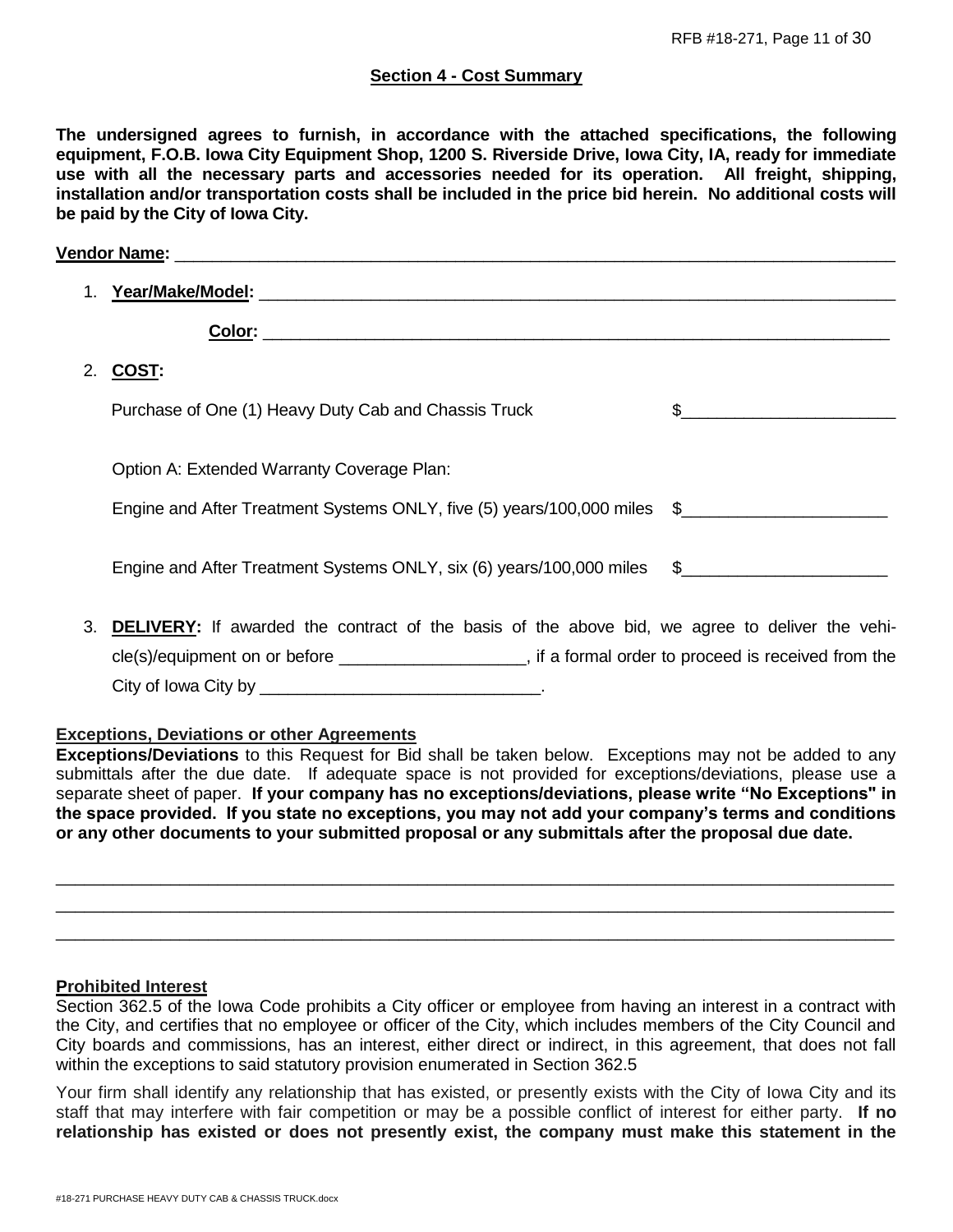**space provided below (companies are subject to disqualification on the basis of any potential for conflict of interest as determined by the City of Iowa City).**

\_\_\_\_\_\_\_\_\_\_\_\_\_\_\_\_\_\_\_\_\_\_\_\_\_\_\_\_\_\_\_\_\_\_\_\_\_\_\_\_\_\_\_\_\_\_\_\_\_\_\_\_\_\_\_\_\_\_\_\_\_\_\_\_\_\_\_\_\_\_\_\_\_\_\_\_\_\_\_\_\_\_\_\_\_\_\_\_ \_\_\_\_\_\_\_\_\_\_\_\_\_\_\_\_\_\_\_\_\_\_\_\_\_\_\_\_\_\_\_\_\_\_\_\_\_\_\_\_\_\_\_\_\_\_\_\_\_\_\_\_\_\_\_\_\_\_\_\_\_\_\_\_\_\_\_\_\_\_\_\_\_\_\_\_\_\_\_\_\_\_\_\_\_\_\_\_ \_\_\_\_\_\_\_\_\_\_\_\_\_\_\_\_\_\_\_\_\_\_\_\_\_\_\_\_\_\_\_\_\_\_\_\_\_\_\_\_\_\_\_\_\_\_\_\_\_\_\_\_\_\_\_\_\_\_\_\_\_\_\_\_\_\_\_\_\_\_\_\_\_\_\_\_\_\_\_\_\_\_\_\_\_\_\_\_ \_\_\_\_\_\_\_\_\_\_\_\_\_\_\_\_\_\_\_\_\_\_\_\_\_\_\_\_\_\_\_\_\_\_\_\_\_\_\_\_\_\_\_\_\_\_\_\_\_\_\_\_\_\_\_\_\_\_\_\_\_\_\_\_\_\_\_\_\_\_\_\_\_\_\_\_\_\_\_\_\_\_\_\_\_\_\_\_

#### **Liens, Unsatisfied Judgments, Disciplinary Actions**

List any and all disciplinary actions, administrative proceedings, malpractice claims or other like proceedings against your company or any of its personnel relating to your firm's services that are current, pending, or occurring in the last five (5) years**. If your company has no liens, unsatisfied judgments, or disciplinary actions that have occurred you must state this also.**

\_\_\_\_\_\_\_\_\_\_\_\_\_\_\_\_\_\_\_\_\_\_\_\_\_\_\_\_\_\_\_\_\_\_\_\_\_\_\_\_\_\_\_\_\_\_\_\_\_\_\_\_\_\_\_\_\_\_\_\_\_\_\_\_\_\_\_\_\_\_\_\_\_\_\_\_\_\_\_\_\_\_\_\_\_\_\_\_ \_\_\_\_\_\_\_\_\_\_\_\_\_\_\_\_\_\_\_\_\_\_\_\_\_\_\_\_\_\_\_\_\_\_\_\_\_\_\_\_\_\_\_\_\_\_\_\_\_\_\_\_\_\_\_\_\_\_\_\_\_\_\_\_\_\_\_\_\_\_\_\_\_\_\_\_\_\_\_\_\_\_\_\_\_\_\_\_ \_\_\_\_\_\_\_\_\_\_\_\_\_\_\_\_\_\_\_\_\_\_\_\_\_\_\_\_\_\_\_\_\_\_\_\_\_\_\_\_\_\_\_\_\_\_\_\_\_\_\_\_\_\_\_\_\_\_\_\_\_\_\_\_\_\_\_\_\_\_\_\_\_\_\_\_\_\_\_\_\_\_\_\_\_\_\_\_

#### **City of Iowa City Wage Theft Policy**

Your company must carefully review the policy included in Section 6 of this Request for Bid. Any objection that your company has regarding this policy must be stated in the space provided below. **If your company is in agreement with this policy and is able to uphold the policy, provide a statement in the space provided below.**

\_\_\_\_\_\_\_\_\_\_\_\_\_\_\_\_\_\_\_\_\_\_\_\_\_\_\_\_\_\_\_\_\_\_\_\_\_\_\_\_\_\_\_\_\_\_\_\_\_\_\_\_\_\_\_\_\_\_\_\_\_\_\_\_\_\_\_\_\_\_\_\_\_\_\_\_\_\_\_\_\_\_\_\_\_\_\_\_ \_\_\_\_\_\_\_\_\_\_\_\_\_\_\_\_\_\_\_\_\_\_\_\_\_\_\_\_\_\_\_\_\_\_\_\_\_\_\_\_\_\_\_\_\_\_\_\_\_\_\_\_\_\_\_\_\_\_\_\_\_\_\_\_\_\_\_\_\_\_\_\_\_\_\_\_\_\_\_\_\_\_\_\_\_\_\_\_ \_\_\_\_\_\_\_\_\_\_\_\_\_\_\_\_\_\_\_\_\_\_\_\_\_\_\_\_\_\_\_\_\_\_\_\_\_\_\_\_\_\_\_\_\_\_\_\_\_\_\_\_\_\_\_\_\_\_\_\_\_\_\_\_\_\_\_\_\_\_\_\_\_\_\_\_\_\_\_\_\_\_\_\_\_\_\_\_

## **Voluntary Demographic Information**

- *"Women owned business"* means a business that is fifty-one percent or more owned, operated, and actively managed by one or more women.
- *"Minority-owned business"* means a business that is fifty-one percent or more owned, operated, and actively managed by one or more minority persons. "Minority" persons are persons who are Asian, Black, Hispanic and Native American.
- *"Service-disabled veteran-owned business"* means a business that is fifty-one percent or more owned, operated, and actively managed by one or more service-disabled veterans, as defined in 15 U.S.C. §632.
- □ None of the Above

Designated person(s) who can be contacted for information during the period of evaluation and for prompt contract administration upon award of the contract. Provide the following information:

Name: when the contract of the contract of the contract of the contract of the contract of the contract of the contract of the contract of the contract of the contract of the contract of the contract of the contract of the

Phone Number:

E-mail Address: **E-mail Address:** 

The undersigned bidder agrees to supply the goods and services, in accordance with the attached specifications, terms, and conditions.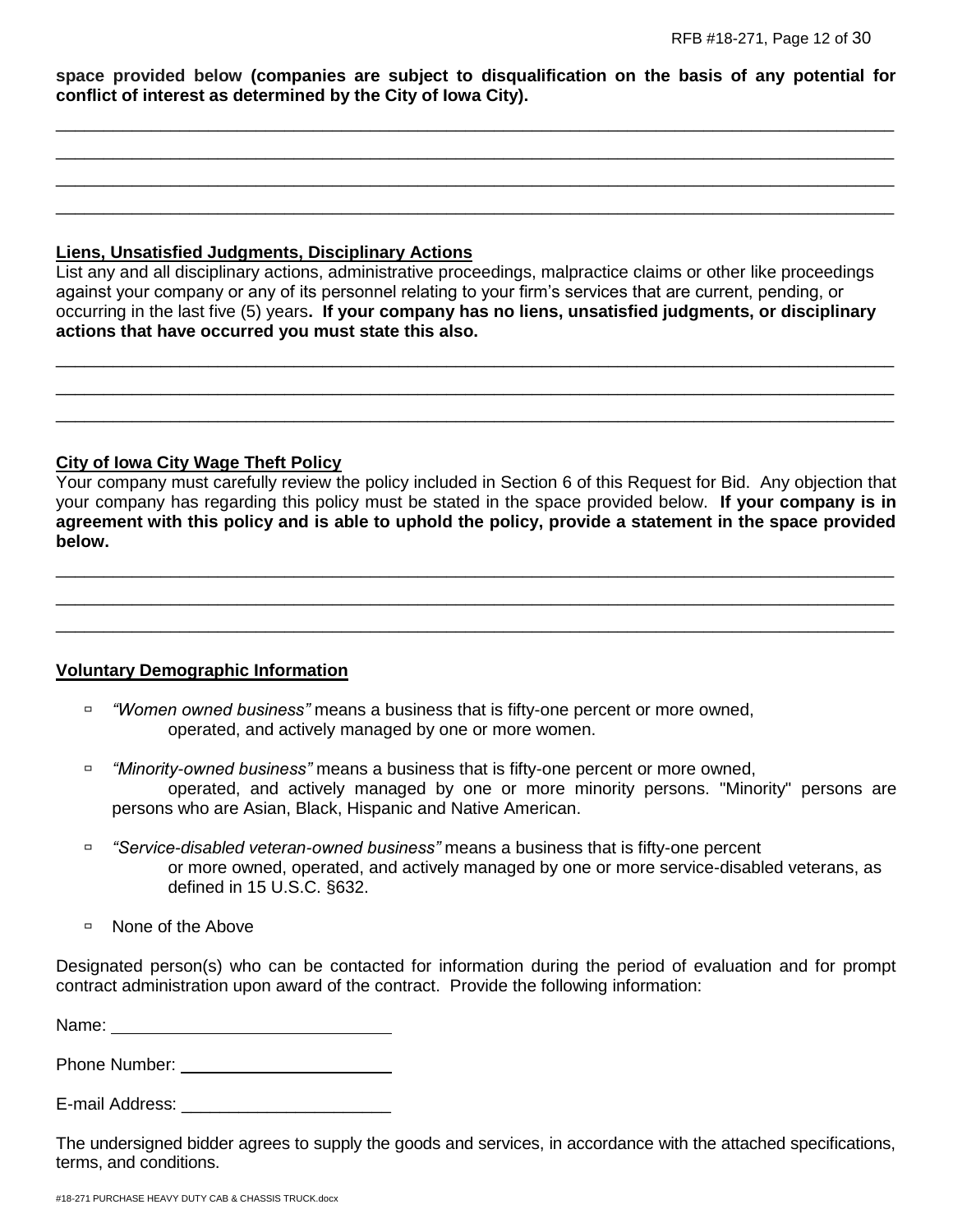The undersigned bidder, having examined and determined the scope of this bid, hereby proposes to provide the required labor, travel, services and equipment and to perform the work as described in the bid documents and to do all work at the prices set forth within.

The undersigned bidder states that this bid is made in conformity with the specifications and qualifications contained herein. In the event that there are any discrepancies or differences between any conditions of the vendor's bid and the bid prepared by the City of Iowa City, the City's Request for Bid document shall prevail.

The undersigned bidder certifies that this bid is made in good faith and without collusion or connection with any other person or persons bidding on the project.

No ink stamps will be accepted. The information below must be legibly handwritten or typed.

#### **AUTHORIZED SIGNATURE:**

| NAME OF FIRM: |                                                                                  |
|---------------|----------------------------------------------------------------------------------|
|               |                                                                                  |
|               | ,我们也不会有什么。""我们的人,我们也不会有什么?""我们的人,我们也不会有什么?""我们的人,我们也不会有什么?""我们的人,我们也不会有什么?""我们的人 |
|               |                                                                                  |
|               |                                                                                  |
|               |                                                                                  |
|               |                                                                                  |
|               |                                                                                  |
|               |                                                                                  |
|               | ,我们也不会有什么。""我们的人,我们也不会有什么?""我们的人,我们也不会有什么?""我们的人,我们也不会有什么?""我们的人,我们也不会有什么?""我们的人 |
|               |                                                                                  |
|               |                                                                                  |
|               |                                                                                  |
|               |                                                                                  |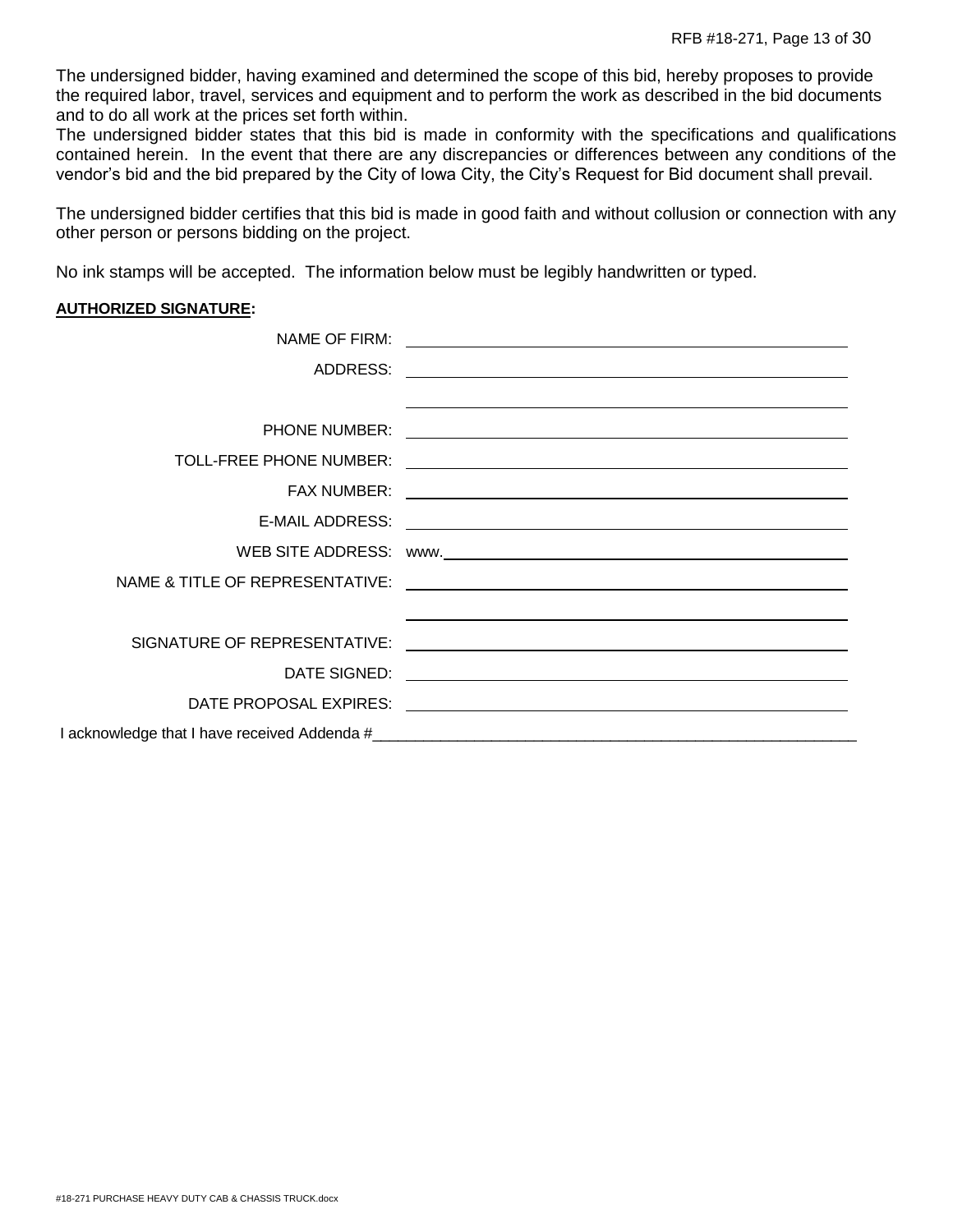## **Section 5 - General Conditions and Instructions to Bidders**

**The general rules and conditions which follow apply to all bids issued by the City unless otherwise specified. Bidders or their authorized agents are expected to fully inform themselves as to the conditions, requirements, and specifications before submitting bids; failure to do so shall be at the bidder's own risk.**

Bids and contracts issued by the City of Iowa City shall bind bidders to applicable conditions and requirements herein set forth unless otherwise specified in the bid documents, and are subject to all federal, state, and municipal laws, rules, regulations, and limitations.

"**Bid**" as referenced herein shall include all bids, quotations and proposals.

"**Bid date**" as referenced herein shall mean the local date and time specified in the bid documents.

## **A. Conditions for Bidding**

1. **No Contact Policy**. No contact policy: All questions regarding this Request for Bid must be in written form and must be submitted to the Purchasing Division, as stated above. After the date and time established for receipt of bids by the City, any contact initiated by the proposer or by a City representative, other than the Purchasing Division representative listed herein, concerning this Request for Bid is prohibited. Any such unauthorized contact may cause the disqualification of the proposer from the procurement transaction.

Unless authorized by the Purchasing Division, no other City official or City employee is empowered to speak for the City with respect to this acquisition. Any Proposer seeking to obtain information, clarification, or interpretations from any other City official or City employee other than the Purchasing Division is advised that such material is used at the Proposer's own risk. The City will not be bound by any such information, clarification, or interpretation.

Following the Bid submittal deadline, Proposers shall not contact the Purchasing Division or any other City employee except to respond to a request by the Purchasing Division.

- 2. **Completeness/Authorization of Bid**. Bidder shall supply all information and submittals required by the bid documents to constitute a proper bid. Bid shall be signed with the firm name and by an authorized agent.
- 3. **Addressing of Bid**. Unless otherwise specified, faxed or e-mailed bids will not be accepted. Bid shall be submitted in a sealed envelope or box clearly marked on the front with bid number and due date, and unless otherwise specified, addressed to:

Attn: City Clerk's Office City of Iowa City 410 East Washington Street, Room 140 Iowa City, Iowa 52240-1826

4. **Bid Deadline/Opening**. Bidder shall be responsible for taking whatever measures are necessary to ensure that the bid reaches the office of the City Clerk or otherwise specified agent on or before the local time and date specified. The City shall not be responsible for, and may not consider, any bid delayed in the postal or other delivery service, or in the City's internal mail system, nor any late bid, amendment thereto, or request for withdrawal of bid received after the date specified.

Bidders and/or their authorized agents may be present if a formal bid opening is held, at which time all bids shall be opened and cost data read aloud.

A written request for withdrawal of a bid or any part thereof may be granted, provided the request is received by the City prior to specified bid date.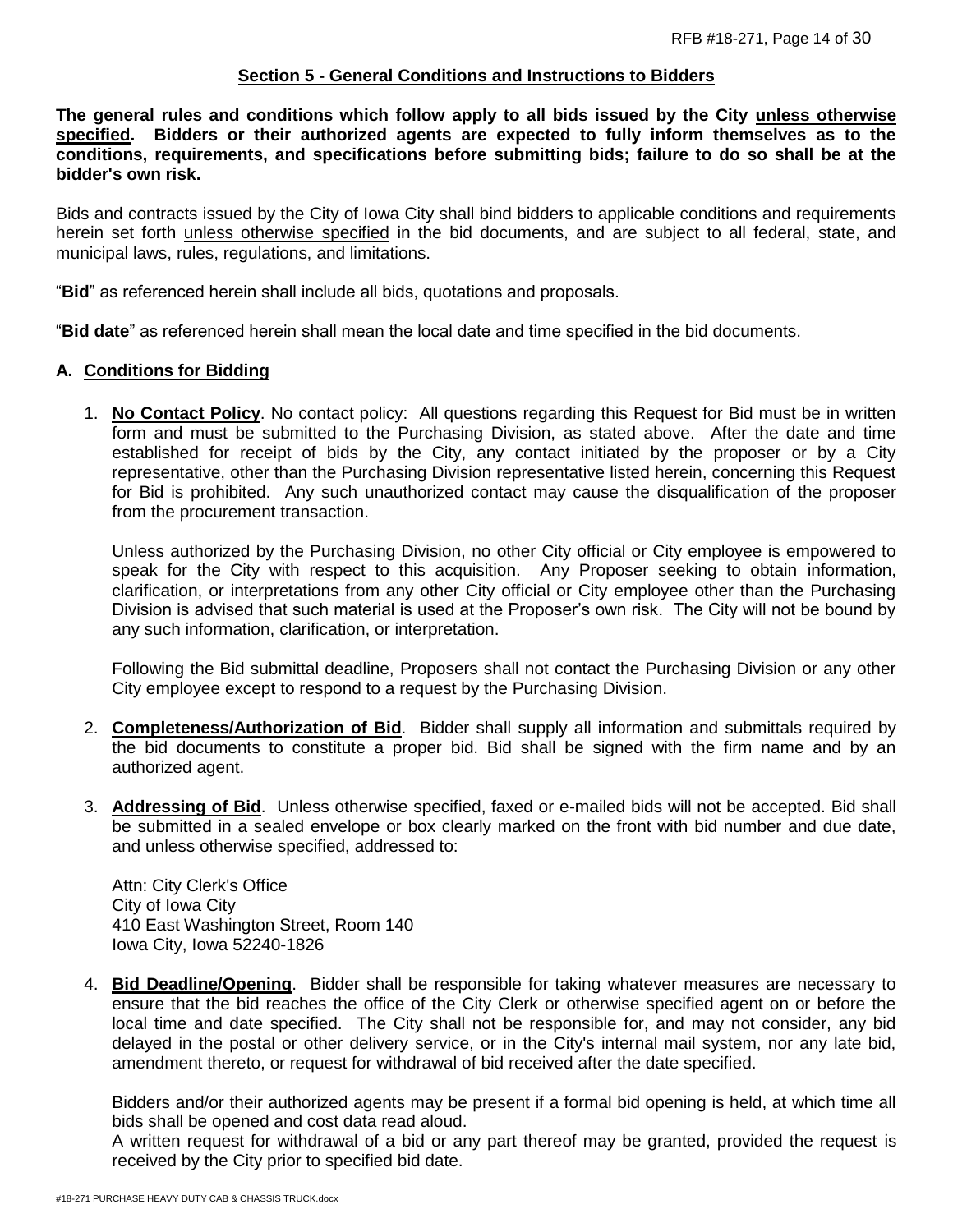Bids received after the time and date specified on the request for bid will not be opened and will not be considered for award.

- 5. **Bids Binding 30 Days**. Unless otherwise specified, all formal bids submitted shall be binding for thirty (30) calendar days following bid date, unless the bidder(s), at the City's request, agrees to an extension.
- 6. **Trade Secrets or Proprietary Information**. Responses to this Request for Bid become the exclusive property of the City of Iowa City. All documents submitted in response to this Request for Bid may be regarded as public records and may be subject to disclosure. Protection from disclosure may apply to those elements in each submittal which are marked as "Trade Secret", "Confidential", or "Proprietary". During the course of the submittal evaluation process or the course of the project, City of Iowa City will accept materials clearly and prominently labeled "Trade Secret", "Confidential", or "Proprietary" by the respondent or other submitting party. The City of Iowa City will not advise as to the nature of the content of the documents entitled to protection to disclosure, or as to the definition of trade secret, confidential, or proprietary information. The respondent or other submitting party will be solely responsible for all such determinations made by it, and for clearly and prominently marking each and every page or sheet of materials with "Trade Secret", "Confidential", or "Proprietary" as it determines to be appropriate. Respondents which indiscriminately so identify all or most of their submittal as protected from disclosure without justification may be deemed non-responsive.

The City of Iowa City will endeavor to advise the Respondent of any request for the disclosure of the material so marked with "Trade Secret", "Confidential", or "Proprietary", and give the proposer or other submitting party the opportunity to seek a court order to protect such materials from disclosure. If a party other than the proposer submitted the requested material, the proposer shall be solely responsible for notifying the submitting party of the request. The City's sole responsibility is to notify the proposer of the request for disclosure, and the City of Iowa City shall not be liable for any damages resulting out of such disclosure, whether such disclosure is deemed required by law, by an order of court or administrative agency, or occurs through inadvertence, mistake, negligence on the part of the City of Iowa City or their officers, employees, consultants, or subconsultants

- 7. **Bids for all of part**. Unless otherwise specified, bidder may restrict his/her bid to consideration in the whole by so stating, but shall name a unit price for each item bid upon; any bid on which the bidder names a total price for all items without quoting a price on each and every separate item may be rejected at the option of the City.
- 8. **Discount Bids**. Discounts may be taken into consideration.
- 9. **Multiple Bids**. Bidders may submit more than one bid, provided the additional bid or bids are properly submitted on the bid forms.
- 10. **Competency of Bidder**. No bid may be accepted from or contract awarded to any person, firm or corporation which is in arrears or in default to the City of Iowa City upon any debt or contract, or has failed to perform faithfully any previous contract with the City. If requested, the bidder shall present evidence of performance ability and possession of necessary facilities, pecuniary resources and adequate insurance to comply with the terms of this specification and contract documents; such evidence shall be presented within a specified time and to the satisfaction of the City.
- 11. **Collusive Bidding**. The Bidder certifies that his/her bid is made without any previous understanding, agreement or connection with any person, firm, or corporation making a bid for the same project, without prior knowledge of competitive prices, and it is in all respects fair, without outside control, collusion, fraud or otherwise illegal action.
- 12. **Officers not to Benefit**. Upon signing this agreement, Consultant acknowledges that Section 362.5 of the Iowa Code prohibits a City officer or employee from having an interest in a contract with the City, and certifies that no employee or officer of the City, which includes members of the City Council and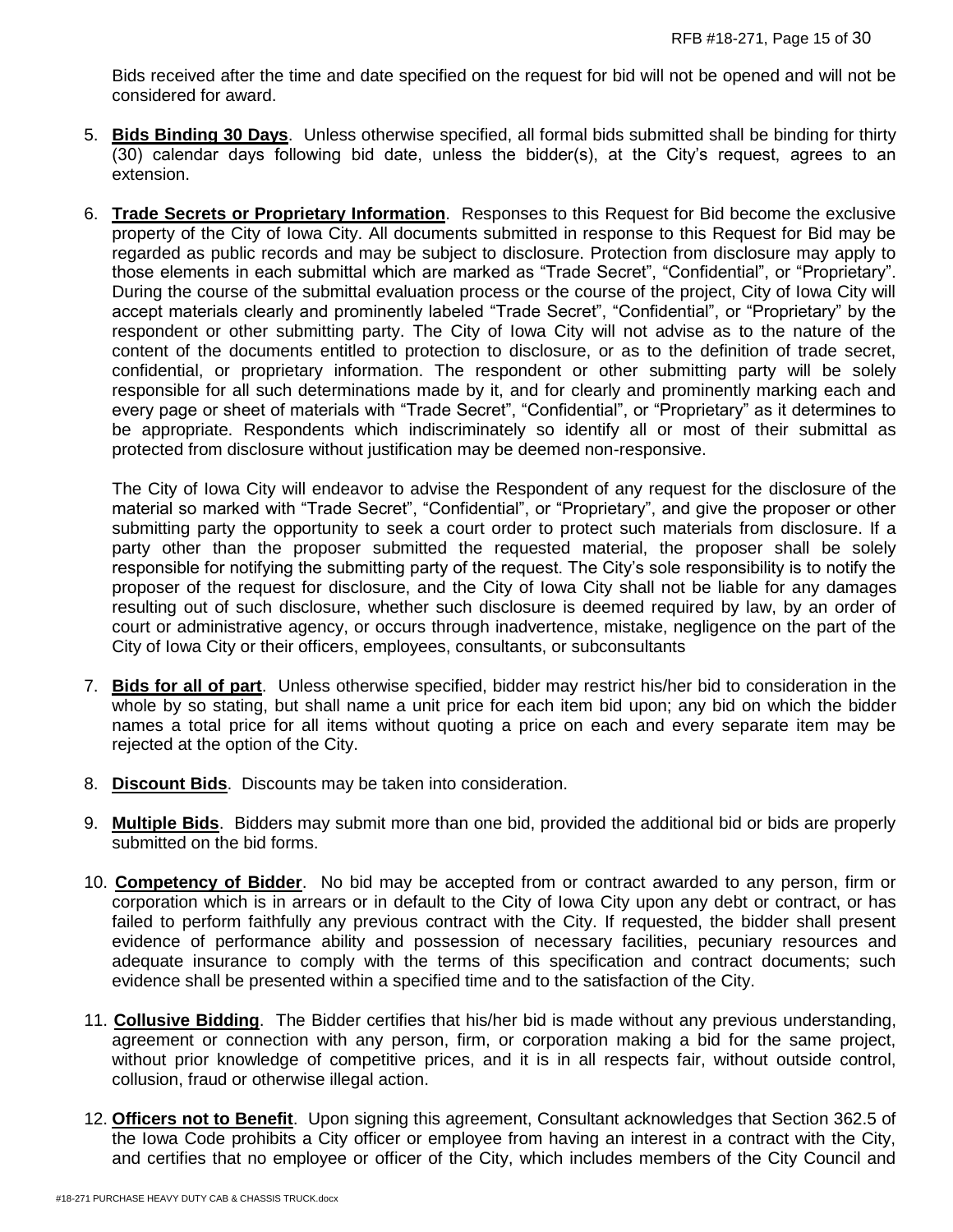City boards and commissions, has an interest, either direct or indirect, in this agreement, that does not fall within the exceptions to said statutory provision enumerated in Section 362.5

- 13. **Equal Employment Opportunity.** All bidders are subject to and must comply with the provisions of the City's EEO policy and applicable local, state and federal anti-discrimination laws. All City contractors, subcontractors or consultants with contracts of \$25,000 or more (or less, if required by another governmental agency) must abide by the requirements of the City's Contract Compliance Document. Emergency contracts are exempt from this provision.
- 14. **Samples/Literature Required**. When required, each bidder shall submit samples and/or catalogs, descriptive literature, detailed drawings, and other information necessary to fully describe the proposed commodity or service.

Bidder shall bear the cost of and make arrangements for the delivery and removal of samples to the specified location. The City may retain awarded bidder's samples until delivery of contracted commodities and/or service has been completed and accepted. Unsuccessful bidders shall remove samples as soon as possible after bid award. The City shall not be responsible for such samples if not removed by the bidder within thirty (30) calendar days after the award has been made.

15. **Wage Theft**. All City contractors with contracts of \$25,000 or more must abide by the requirements of the City's Wage Theft Policy. Pursuant to the Wage Theft Policy, the City will not to enter into certain contracts with, or provide discretionary economic development assistance to, any person or entity (including an owner of more than 25% of the entity) who has admitted guilt or liability or been adjudicated guilty or liable in any judicial or administrative proceeding of committing a repeated or willful violation of the Iowa Wage Payment Collection law, the Iowa Minimum Wage Act, the Federal Fair Labor Standards Act or any comparable state statute or local ordinance, which governs the payment of wages, for a period of five (5) years from the date of the last conviction, entry of plea, administrative finding or admission of guilt.

The Wage Theft Policy does not apply to emergency purchases of goods and services, emergency construction or public improvement work, sole source contracts excepted by the City's purchasing manual, cooperative/piggyback purchasing or contracts with other governmental entities.

16. **Bid Summary**. Summary of bid award made will be posted to the City's web-site at <https://icgov.org/purchasing-bids>

## **B. Insurance and Bonds**

- 1. **Insurance Requirements**. When required, the successful bidder shall provide insurance as follows:
	- a. Certificate of Insurance; Cancellation or Modification
		- 1. Before commencing work, the Contractor shall submit to the City for approval of a Certificate of Insurance meeting all requirements specified herein, to be in effect for the full contract period.
		- 2. The Contractor shall notify the City in writing at least thirty (30) calendar days prior to any change or cancellation of said policy or policies.
		- 3. Cancellation or modification of said policy or policies shall be considered just cause for the City of Iowa City to immediately cancel the contract and/or to halt on the contract, and to withhold payment for any work performed on the contract.
		- 4. The policy shall be primary in payment, not excess or contingent, regardless of any other coverage available to the City.
	- b. Minimum Coverage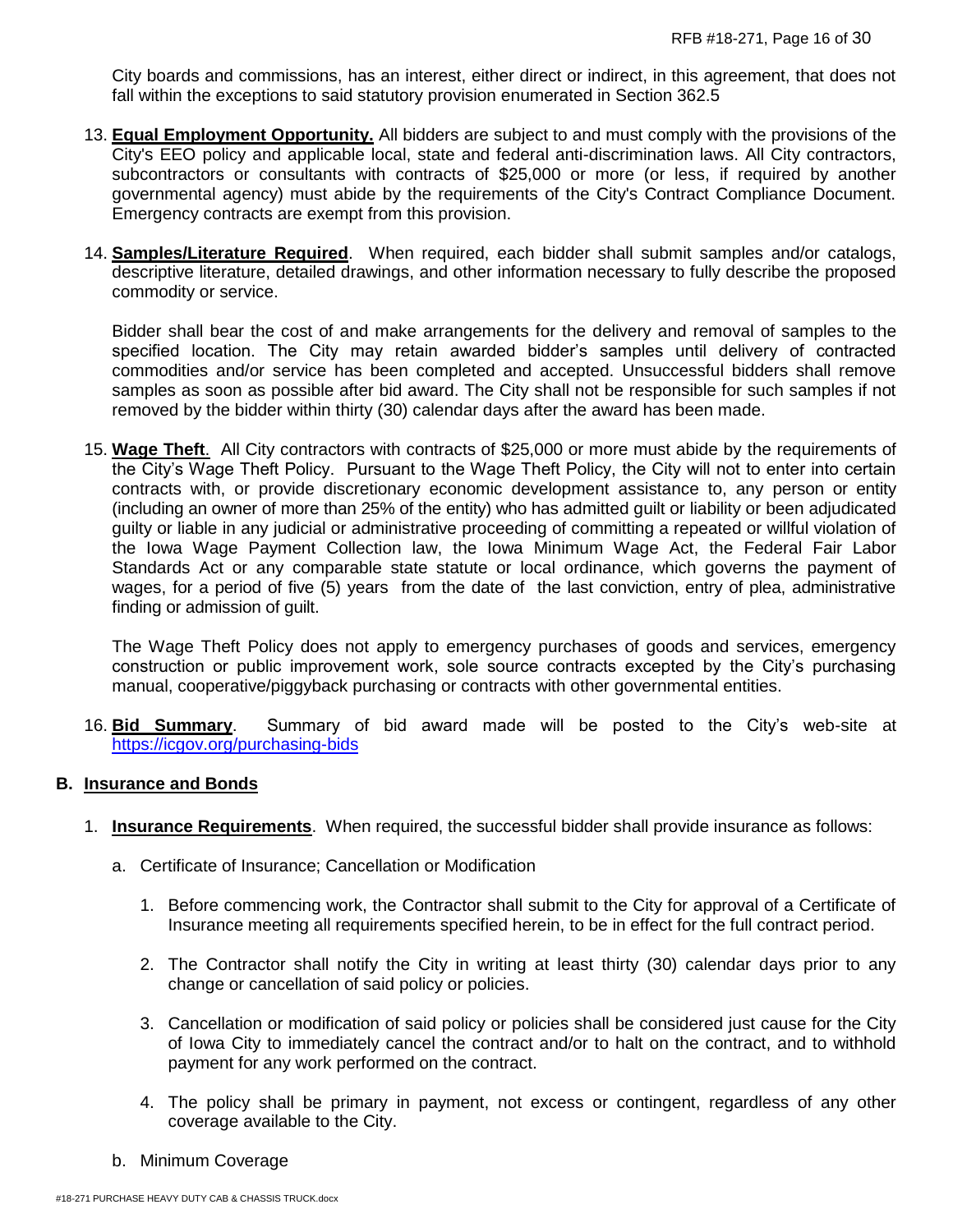1. Any policy or policies of insurance purchased by the Contractor to satisfy his/her responsibilities under this contract shall include contractual liability coverage, and shall be in the following type and minimum amounts:

| <u>IIISULAIIUE NEUUILEIIIEIIIS</u>                                          |                              |             |
|-----------------------------------------------------------------------------|------------------------------|-------------|
| Informal Project Specs: Class I (under \$1M)                                |                              |             |
| Type of Coverage                                                            | Each                         |             |
|                                                                             | Occurrence                   | Aggregate   |
| a. Comprehensive General Liability                                          |                              |             |
| (1) Bodily Injury & Property Damage                                         | \$500,000                    | \$1,000,000 |
| b. Automobile Liability                                                     | <b>Combined Single Limit</b> |             |
| (1) Bodily Injury & Property Damage                                         | \$500,000                    |             |
| c. Worker's Compensation Insurance as required by Chapter 85, Code of Iowa. |                              |             |

**Insurance Requirements**

The City requires that the Contractor's Insurance carrier be "A" rated or better by A.M. Best.

- 2. **Performance Bond**. **When required**, the successful Bidder shall furnish a bond in the amount of one hundred percent (100%) of the contract price, said bond to be issued by a responsible surety approved by the City and shall guarantee the prompt payments of all materials and labor and protect and save harmless the City from claims and damages of any kind caused by the operation of the contract, and shall also guarantee the maintenance of the improvement for a specified period following its completion and acceptance by the City. A letter of Irrevocable Credit from a responsible lending agency approved by the City, for the same guarantee(s) as noted above, may be submitted for approval. The City reserves the right to accept or reject this form of guarantee.
- 3. **Bid Security**. **When required**, no bid shall be considered unless accompanied by either of the following forms of bid security:
	- a. A certified or cashier's check drawn on a solvent Iowa bank or a bank chartered under the laws of the United States, or a certified share draft drawn on a credit union in Iowa or chartered under the laws of the United States, in an amount equal to a minimum of five percent (5%) of the bid, or
	- b. A bid bond executed by a corporation authorized to contract as a surety in the State of Iowa, in a penal sum of a minimum of five percent (5%) of the bid.

The bid security shall be made payable to the Treasurer of the City of Iowa City, and shall be forfeited to the City of Iowa City as liquidated damages in the event the successful bidder fails to enter into a contract within fourteen (14) calendar days and, when required, post bond satisfactory to the City insuring the faithful performance of the contract and maintenance of said work, if required, pursuant to the provisions of the bid documents and other contract documents. The amount of the check, draft or bond shall not constitute a limitation upon the right of the City of Iowa City, Iowa, to recover for the full amount of such damage.

Security deposits of the lowest two (2) or more bidders may be retained pending contract award or rejection. All other security deposits will be returned promptly.

# **C. Specifications**

1. **Formal Specifications.** The bidder shall abide by and comply with the true intent of the specifications (not take advantage of any unintentional error or admission). Whenever herein mention is made of a commodity and/or service to be provided in accordance with laws, ordinances, building codes, underwriters' codes or similar expressions, the requirements of these laws, ordinances, etc., shall be construed as the minimum requirements of the specifications.

The absence of a written list of deviations submitted with the bid shall hold the bidder strictly accountable to the City and to the specifications as written. Any unauthorized deviation from the specifications may be grounds for rejection of the commodity and/or service when delivered.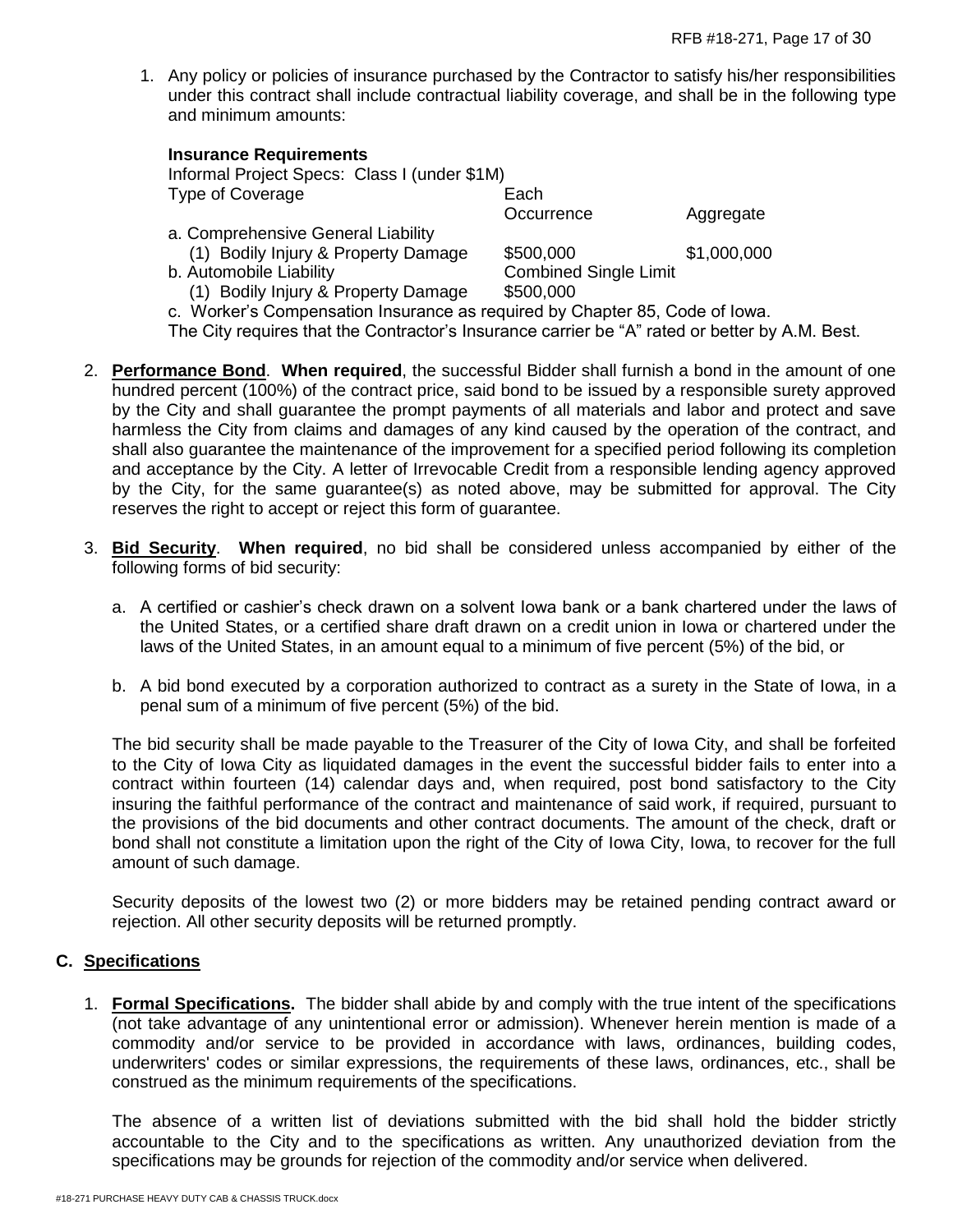2. **Proposed Alternate.** When an item is identified in the bid document by a manufacturer's name or catalog number, it is understood that the bidder proposes to furnish the commodity and/or service so identified by the City unless the bidder specifically proposes an alternate. In bidding on a proposed alternate, the bidder shall clearly state on his/her bid exactly what he/she proposes to furnish, and forward with his/her bid, a complete description of the proposed alternate, including brand, model number, drawings, performance and test data, references, and any other information necessary for a complete evaluation. Bidder shall include a statement setting forth any changes in other materials, equipment, or other work which would be required by incorporation of the proposed alternate. The burden of proof of the merit of the proposed alternate is upon the proposer.

The City's decision to approve or disapprove of a proposed alternate shall be final.

- 3. **Addendum to Specifications.** Any substantive interpretation, correction or change of the bid documents shall be made by addendum. Unless otherwise specified the addendum will be posted to the City of Iowa City web-site www.icgov.org/default/apps/equipment/commodities.asp. Interpretation, corrections or changes of the bid documents made in any other manner shall not be binding, and bidders shall not rely upon such interpretations, corrections or changes. Any addendum shall be issued by the City within a reasonable time prior to the bid date. It is the bidder's responsibility to visit this website to insure that they have received all important addenda or revisions to the Invitation to Bid prior to bidding.
- 4. **Receipt of One Bid**. In the event only one bid is received, the City of Iowa City may require that the successful vendor submit a cost bid in sufficient detail for the City to perform a cost/price analysis to determine if the bid price is fair and reasonable.

# **D. Award of Contract**

1. **Award or Rejection of Bids**. Unless otherwise specified, the contract shall be awarded to the lowest responsible and responsive bidder complying with the provisions of the bid documents, provided the bid price is reasonable and it is in the best interest of the City to accept it. The City reserves the right to reject any and all bids, to accept in whole or in part, to add or delete quantities, to waive any informalities in bids received, and to accept or reject any bid which deviates from specifications when in the best interest of the City. The City also reserves the right to reject the bid of any bidder who has previously failed to perform properly or complete on time contracts of a similar nature, or a bid from a bidder who, investigation shows, is not in a position to perform the contract.

In determining a bidder's responsibility, the City may consider the following qualifications, in addition to price:

- The quality, availability, adaptability and life cycle costing of the commodities and/or service.
- Guarantees and warranties.
- Ability, capacity and skill to provide the commodities and/or service required within the specified time.
- Ability to provide future maintenance and service.
- Character, integrity, reputation, experience and efficiency.
- Quality of performance of previous and/or existing contracts.
- Previous and existing compliance with laws and ordinances relating to contracts with the City and to the bidder's employment practices.
- Whether the bidder is in arrears to the City, in debt on a contract or is a defaulter on surety to the City.
- If reasonable doubts arise as to bidder's solvency, the City reserves the right to require financial information sufficient to show solvency and/or require a performance bond.
- Such other relevant information as may be secured by the City.

In determining a bidder's responsiveness, the City shall consider whether the bid conforms in all material respects to the bid documents.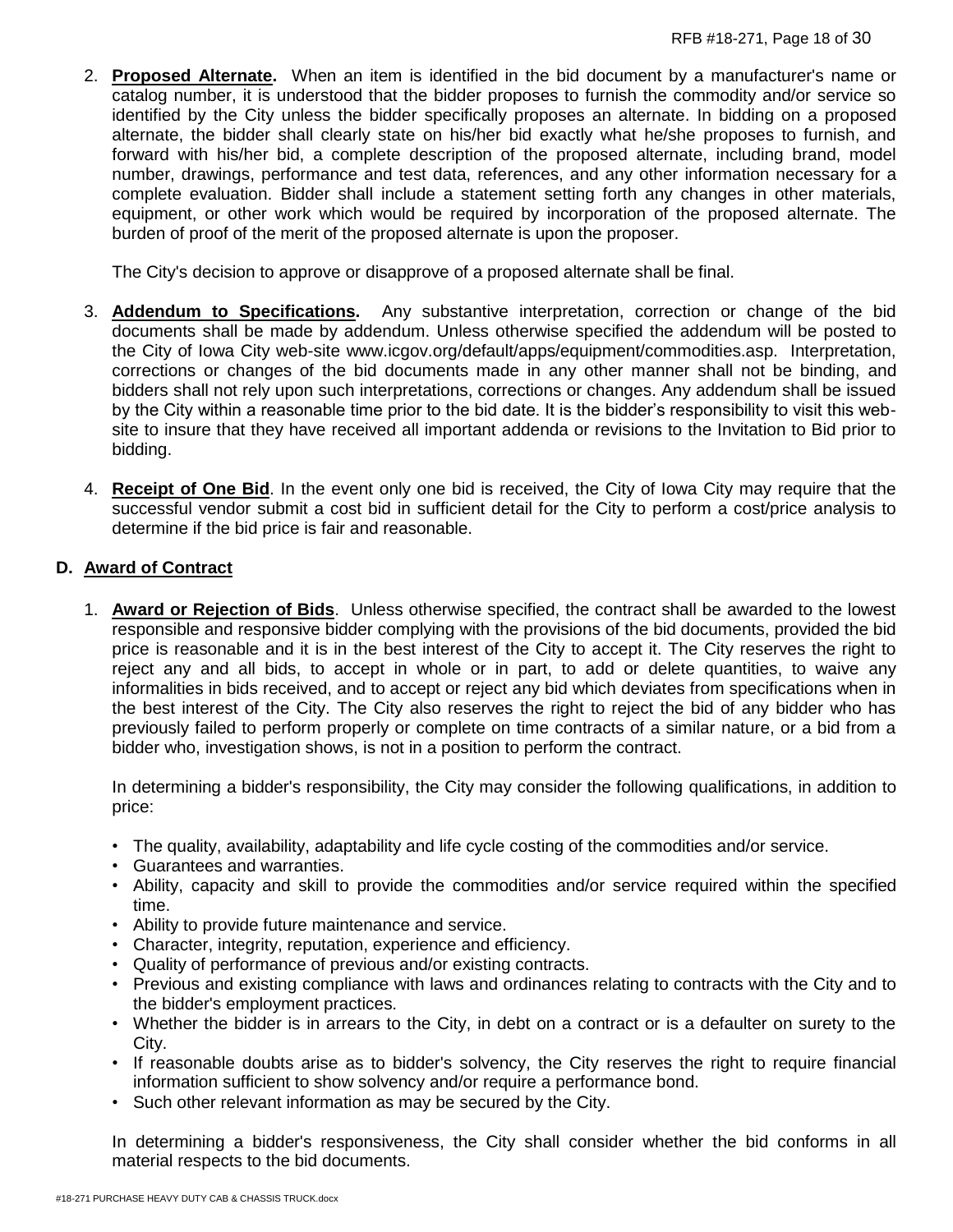2. **Local Preference.** Preference may be given to local businesses or vendors that have a business located within Johnson County. This includes branch operations and franchises. Cost and other considerations being equal, local businesses shall be given first consideration for the purchase of goods or services. A local business or vendor that submits a quote or bid by the established deadline falling within 5% of the lowest bid will have the opportunity to match the lowest price submitted, but only if that price was submitted by a non-local vendor.

In this instance, the City representative responsible for issuing the solicitation will contact the local vendor/business that has fallen within the 5% threshold to request a price match. The business/vendor will have a twenty-four hour period to submit a written price match to the City representative. If more than one local business/vendor meets the criteria above, each local vendor will be given forty-eight hours to submit a lower bid in writing. All revised bids must be at or lower than the original lowest bid. At the close of the forty-eight hour period, the contract will be awarded to the lowest bidder, local or otherwise. In the event of a tie, the local vendor will be awarded the contract. If two or more local vendors tie, the award will be determined by coin flip.

The local preference policy does not apply to Public Improvement projects, goods and services acquired through the Request for Bid process, or purchases utilizing Federal Transit funds or Federal funding.

- 3. **State of Iowa Resident Bidder Preference**. By virtue of statutory authority, preference will be given to products and provisions grown and coal produced within the State of Iowa, and to Iowa domestic labor, to the extent lawfully required under Iowa Statutes. The Iowa Reciprocal Preference Act (SF 2160) applies to the contract with respect to bidders who are not Iowa residents.
- 4. **Federal Transit Funds**. Purchases utilizing Federal Transit funds are not eligible for local or state purchase consideration.
- 5. **Tie Bids**. If two or more bidders submit identical bids and are equally qualified, the City's decision to make award to one or more of such bidders shall be final.
- 6. **Errors in Bid**. Any ambiguity in any bid as a result of omission, error, lack of clarity or non-compliance by the bidder with specifications, instructions and all conditions of bidding shall be construed in the light most favorable to the City. Any changes that are made to this bid (white out, crossing out, etc.) before submission must be dated and initialed in all areas that a change was made.
- 7. **Contract Award**. A written award in the form of a Purchase Order or other instrument shall result in a binding contract without further action by either party.

# **E. General Contract Provisions**

- 1. **Availability of Funds**. A contract shall be deemed executory only to the extent of appropriations available to each department for the purchase of such commodities and/or service. The City's extended obligation on these contracts which envision extended funding through successive fiscal periods shall be contingent upon actual appropriation for the following fiscal year.
- 2. **Change in Laws.** In the event of a change in law that frustrates the goals of the City relative to this contract, the City will be entitled to terminate the contract upon written notification to the vendor without cost or penalty to the City.
- 3. **Contract Alterations**. The City reserves the right to make changes to the good and/or services to be provided which are within the Scope of this Contract. No assignment, alteration, change, or modification of the terms of this Contract shall be valid unless made in writing and agreed to by both the City and the Vendor. The Vendor shall not commence any additional work or change the scope of the goods and/or services provided until authorized in writing by the City. The Vendor shall make no claim for additional compensation in the absence of a prior written approval and amendment of this Contract executed by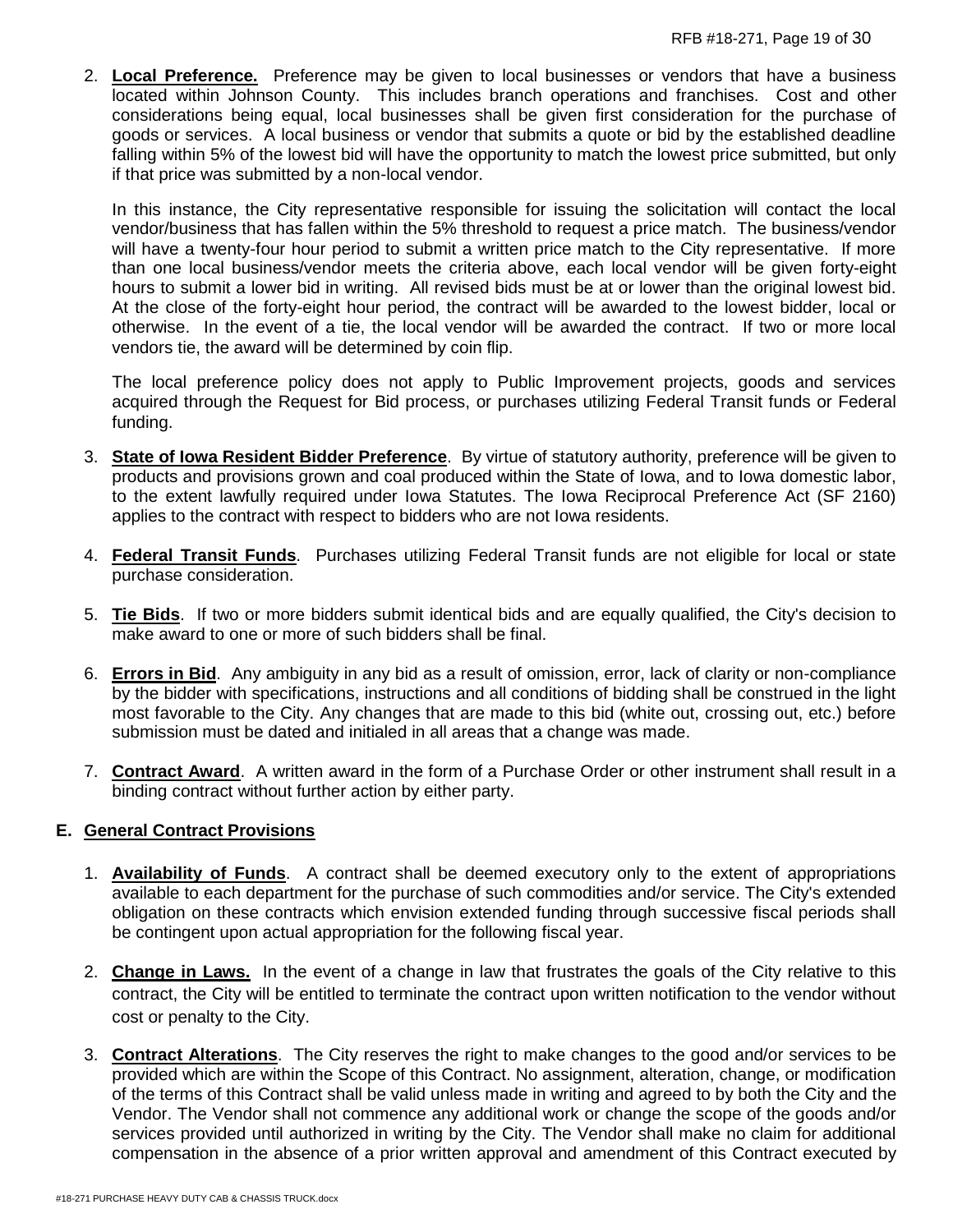both the Vendor and the City. This Contract may only be amended, supplemented or modified by a written document executed in the same manner as this Agreement by the Purchasing Division.

- 4. **Subletting of Contract**. Contractor shall not assign, transfer, convey, sublet or otherwise dispose of his/her contract or his/her right, title or interest therein, or his/her power to execute such contract, to any other person, firm or corporation, without the prior written consent of the City, but in no case shall such consent relieve the Contractor from his/her obligations, or change the terms of contract.
- 5. **Contract Period**. Contract shall remain in force for a full period specified and until all commodities and/or services ordered before date of termination shall have been satisfactorily delivered and accepted and thereafter until all requirements and conditions shall be met, unless:
	- a. Extended upon written authorization of the City and accepted by contractor, to permit ordering or unordered balances or additional quantities at contract prices and in accordance with contract terms.
	- b. Extended upon written authorization of the City and accepted by contractor, for a period negotiated and agreed upon by both parties, when in the best interest of the City.
	- c. Terminated due to default, as described below.
- 6. **Default**. The contract may be cancelled or annulled by the City in whole or in part by written notice of default to the Contractor upon non-performance, violation of contract terms, delivery failure, bankruptcy or insolvency, or the making of an assignment for the benefit of creditors. An award may then be made to next low bidder, or when time is of the essence, similar commodities and/or service may be purchased on the open market. In either event, the defaulting Contractor (or his/her surety) shall be liable to the City for cost to the City in excess of the defaulted contract price. Lack of knowledge by the Contractor will in no way be a cause for relief from responsibility.
- 7. **Delivery Failures**. Failure of a contractor to provide commodities and/or service within the time specified, unless extended in writing by the City, or failure to replace rejected commodities and/or service when so directed by the City shall constitute delivery failure. When such failure occurs, the City reserves the right to cancel or adjust the contract, whichever is in the best interest of the City. In either event, the City may purchase in the open market commodities and/or service of comparable worth to replace the articles of service rejected or not delivered. On all such purchases, the Contractor shall reimburse the City, within a reasonable time specified by the City, for any expense incurred in excess of contract prices, or the City may deduct such amount from monies owed the Contractor. If the contract is not cancelled, such purchases shall be deducted from contract quantities. The City reserves the right to accept commodities and/or service delivered which do not meet specifications or are substandard in quality, subject to an adjustment in price to be determined by the City.
- 8. **Force Majeure**. The Contractor shall not be liable in damages for delivery failure when such failure is the result of fire, flood, strike, act of God, act of government, act of an alien enemy or any other circumstances which, in the City's opinion, is beyond the control of the Contractor. Under such circumstances, however, the City may at its discretion cancel the contract.
- 9. **New Good. Fresh Stock**. All contracts, unless otherwise specified, shall produce new commodities, fresh stock, latest model, design or pack.
- 10. **Professional Workmanship**. Professional workmanship shall meet or exceed existing industry standards.
- 11. **Guarantee**. Unless otherwise specified, the Contractor shall unconditionally guarantee the materials and workmanship on all equipment furnished by him/her for a minimum period of one (1) year from date of acceptance of the items delivered and installed. If, within the guarantee period, any defects or signs of deterioration are noted which in the City's opinion are due to faulty design, installation, workmanship,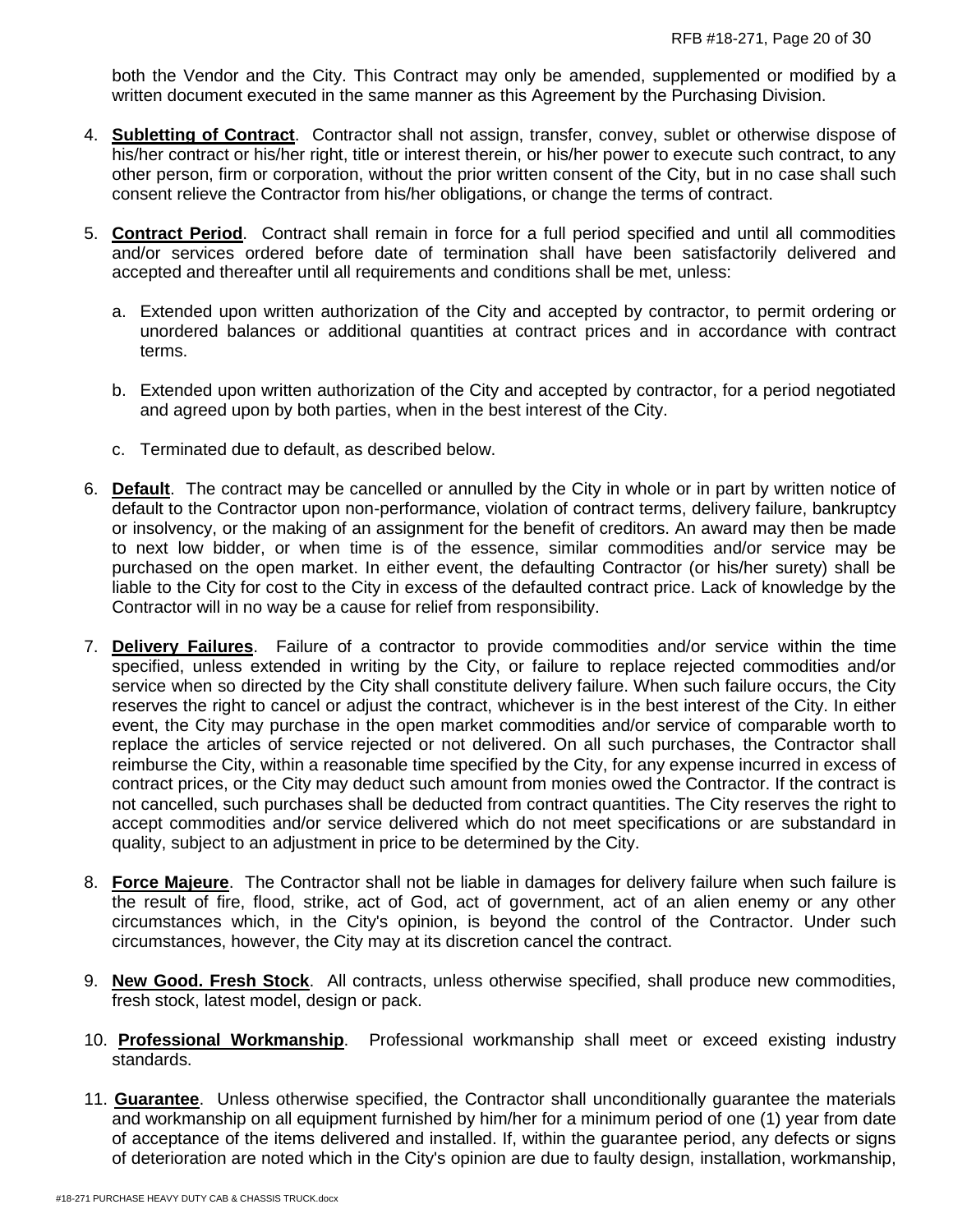or materials, the Contractor, upon notification and at his/her expense, shall repair or adjust the equipment or parts to correct the condition or he/she shall replace the part or entire unit to the complete satisfaction of the City. These repairs, replacements or adjustments shall be made only at such time as shall be designated by the City as least detrimental to the operation of the City business.

Regardless of any statement to the contrary, the Contractor agrees that the implied warranty of merchantability and fitness for a specific purpose is not disclaimed.

12. **Indemnity**. The Contractor shall indemnify, defend and hold harmless the City of Iowa City and its officers, employees, and agents from any and all liability, loss, cost, damage, and expense (including reasonable attorney's fees and court costs) resulting from, arising out of, or incurred by reason of any claims, actions, or suits based upon or alleging bodily injury, including death, or property damage rising out of or resulting from the Contractor's operations under this Contract, whether such operations be by himself or herself or by any Subcontractor or by anyone directly or indirectly employed by either of them.

Contractor is not, and shall not be deemed to be, an agent or employee of the City of Iowa City.

Responsibility for Damage Claims - It is specifically agreed between the parties executing this contract that it is not intended by any of the provisions of any part of the contract documents to create in the public or any member thereof a third party beneficiary hereunder, or to authorize anyone not a party to this contract to maintain a suit for personal injuries or property damage pursuant to the terms or provisions of this contract. It is understood that no subcontractor is a third party beneficiary to any contract between the Contracting Authority and the prime contractor. Nothing in any special provision or any supplemental specification shall be construed as eliminating or superseding the requirements of this section.

Contractor further agrees to:

- a. Save the City its agents and employees harmless from liability of any nature or kind for the use of any copyright or non-copyright composition, secret process, patented or unpatented invention, article, apparatus or appliance including any device or article forming a part of the apparatus or appliance furnished or used in the performance of the contract of which the Contractor is not the patentee, assignee, licensee or owner.
- b. Protect the City against latent defective material or workmanship and to repair or replace any damages or marring occasioned in transit or delivery.
- c. Furnish adequate protection against damage to all work and to repair damages of any kind, to the building or equipment, due to contractor's own work or to the work of other contractors, for which he/she or his/her workers are responsible.
- d. Obtain all Permits and licenses required by City, state, and federal governments and pay all related fees. The Contractor shall also comply with all laws, ordinances, rules and regulations of the City, State of Iowa and the Federal Government.
- 13. **Occupational Safety and Health Administration Requirements**. All commodities and/or service shall satisfactorily comply with applicable Occupational Safety and Health Administration regulations in effect at the time commodities are shipped and/or the service is performed. Safety Data Sheets are required in accordance with applicable regulations.
- 14. **Anti-Discrimination**. Proposer shall not discriminate against any person in employment or public accommodation because of race, religion, color, creed, gender identity, sex, national origin, sexual orientation, mental or physical disability, marital status or age. "Employment" shall include but not be limited to hiring, accepting, registering, classifying, promoting, or referring to employment. "Public accommodation" shall include but not be limited to providing goods, services, facilities, privileges and advantages to the public.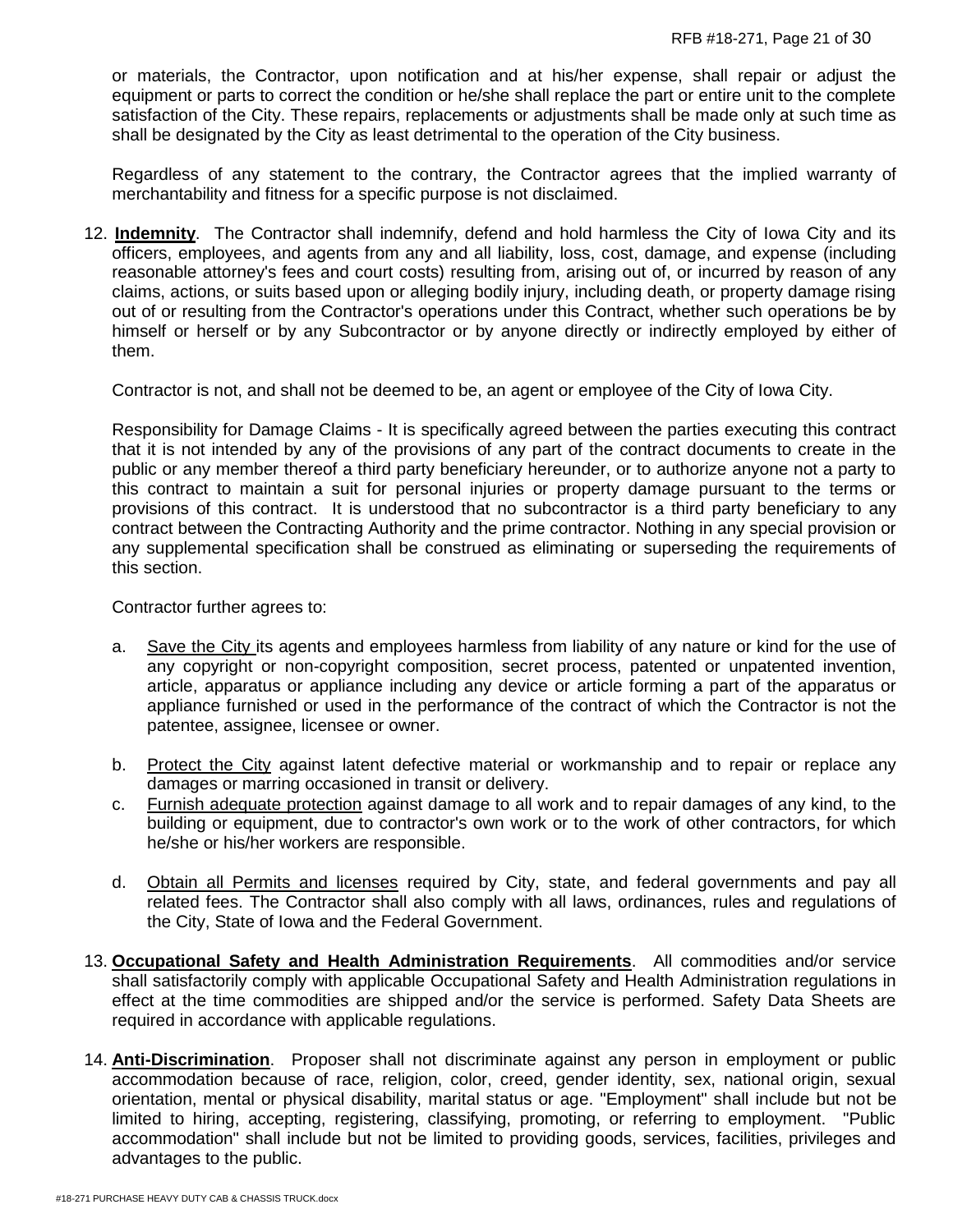15. **Choice of Law Forum.** The laws of the State of Iowa shall govern and determine all matters arising out of or in connection with this bid, including but not limited to any resulting Contract, without regard to the conflict of law provisions of Iowa law. Any and all litigation commenced in connection with this bid or any resulting Contract shall be brought and maintained solely in Johnson County District Court for the State of Iowa, Iowa City, Iowa, or in the United States District Court for the Southern District of Iowa, Davenport Division, Davenport, Iowa, wherever jurisdiction is appropriate. This provision shall not be construed as waiving any immunity to suit or liability in State or Federal court, which may be available to the City of Iowa City.

# **F. Delivery Provisions**

- 1. **Cartage**. All items shall be delivered Free on Board destination. Delivery costs and charges must be included in the bid unless otherwise stated in the specifications or bid.
- 2. **Responsibility for Commodities and/or Service Delivered**. The Contractor shall be responsible for any commodities and/or service covered by this contract until they are delivered at the designated point, but the Contractor shall bear all risk for rejected commodities and/or service after written notice of rejection. Rejected commodities and/or service shall be removed and/or replaced by and at the expense of the Contractor promptly after written notification of rejection, unless public health and safety require destruction or other disposal of rejected delivery.

Upon Contractor's failure to do so within thirty (30) calendar days after the date of notification, the City may return the rejected commodities to the Contractor and/or replace services at the Contractor's risk and expense, or the City may dispose of them as its own property.

- 3. **Inspections**. Final inspection of commodities and/or service shall be conclusive except as regards latent defects, fraud, or such gross mistakes that amount to fraud. Final inspection and acceptance or rejection of the commodities and/or service shall be made within a reasonable time after delivery, but failure to inspect and accept or reject commodities and/or service shall not impose liability on the City if such commodities and/or service are not in accordance with the specifications. All delivered commodities shall be accepted subject to inspection and physical count.
- 4. **Time of Delivery**. Bidders shall guarantee delivery of supplies in accordance with such delivery schedule as may be provided in the specifications and bids. If delivery schedules are not provided in the specifications section, deliveries will be accepted between 8:30 a.m. and 3:30 p.m. on weekdays only. No deliveries shall be accepted on Saturdays, Sundays or holidays, unless otherwise authorized.
- 5. **Packing Slips or Delivery Tickets**. All shipments or deliveries shall be accompanied by packing slips or delivery tickets and shall contain the following information for each item delivered:
	- Purchase Order number.
	- Name and Address of Ordering Department/Division.
	- Name of the Contractor.
	- Commodity name.
	- Supplier's stock number.
	- Quantity ordered.
	- Quantity and date shipped.
	- Quantity back ordered.

Vendors are cautioned that failure to comply with these conditions may be considered sufficient reason for refusal to accept the commodities and/or for delay in payment.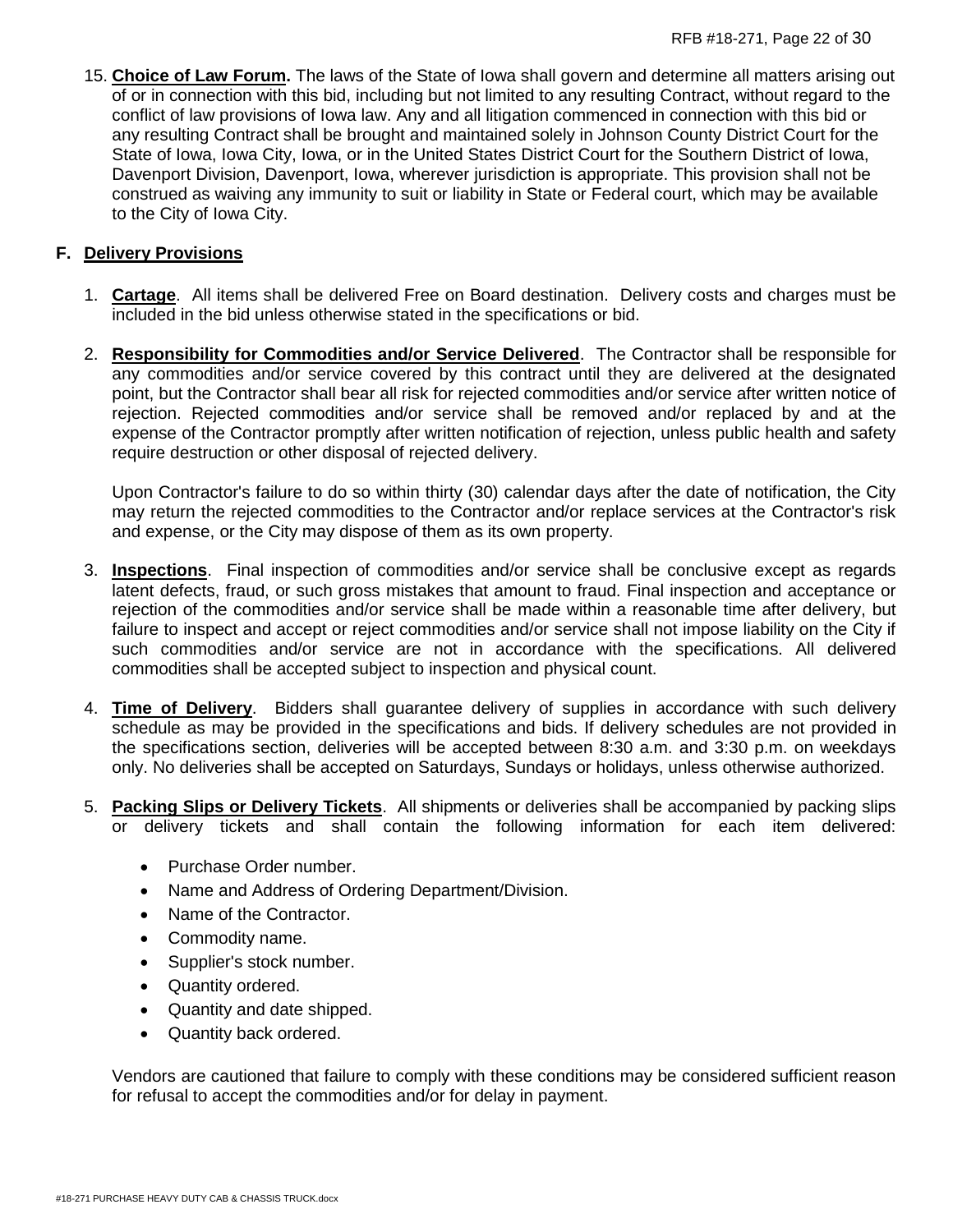## **G. Payment Provisions**

- 1. **Payment Terms**. Payment may be made only after inspection and acceptance by the using department and, when required, approval by the City Council. No partial payments shall be made unless otherwise authorized by the City, or unless commodities were constructed, erected, installed or tested on site, in which case payment shall be made on the basis of a percentage of the value of all work performed less any previous payments. Payment of balances shall be made only after approval and final acceptance by the City.
- 2. **Withholding Payment**. Consideration for withholding payment shall include faulty materials, equipment, or workmanship, back orders, and liens that have been filed, or evidence indicating a possible filing of claims. In all cases, regulations and limitations imposed by the Federal Government and State of Iowa shall prevail.
- 3. **Invoicing**. Following acceptance, payment shall be made within thirty (30) calendar days from receipt of proper invoice. Invoice shall include bid number, purchase order number, department name, dollar amount, and any other pertinent information. Submit invoice to:

Equipment Division City of Iowa City City Hall - 410 E. Washington St. Iowa City, Iowa 52240

4. **Taxes**. The City of Iowa City is exempt from all Federal, State of Iowa and other states' taxes on the purchase of commodities and services used by the City of Iowa City within the State of Iowa. The Purchasing Division shall provide tax exemption certification to out of state suppliers as required. Out of state taxes imposed on purchases of commodities and/or services which are used within another state are applicable and subject to payment.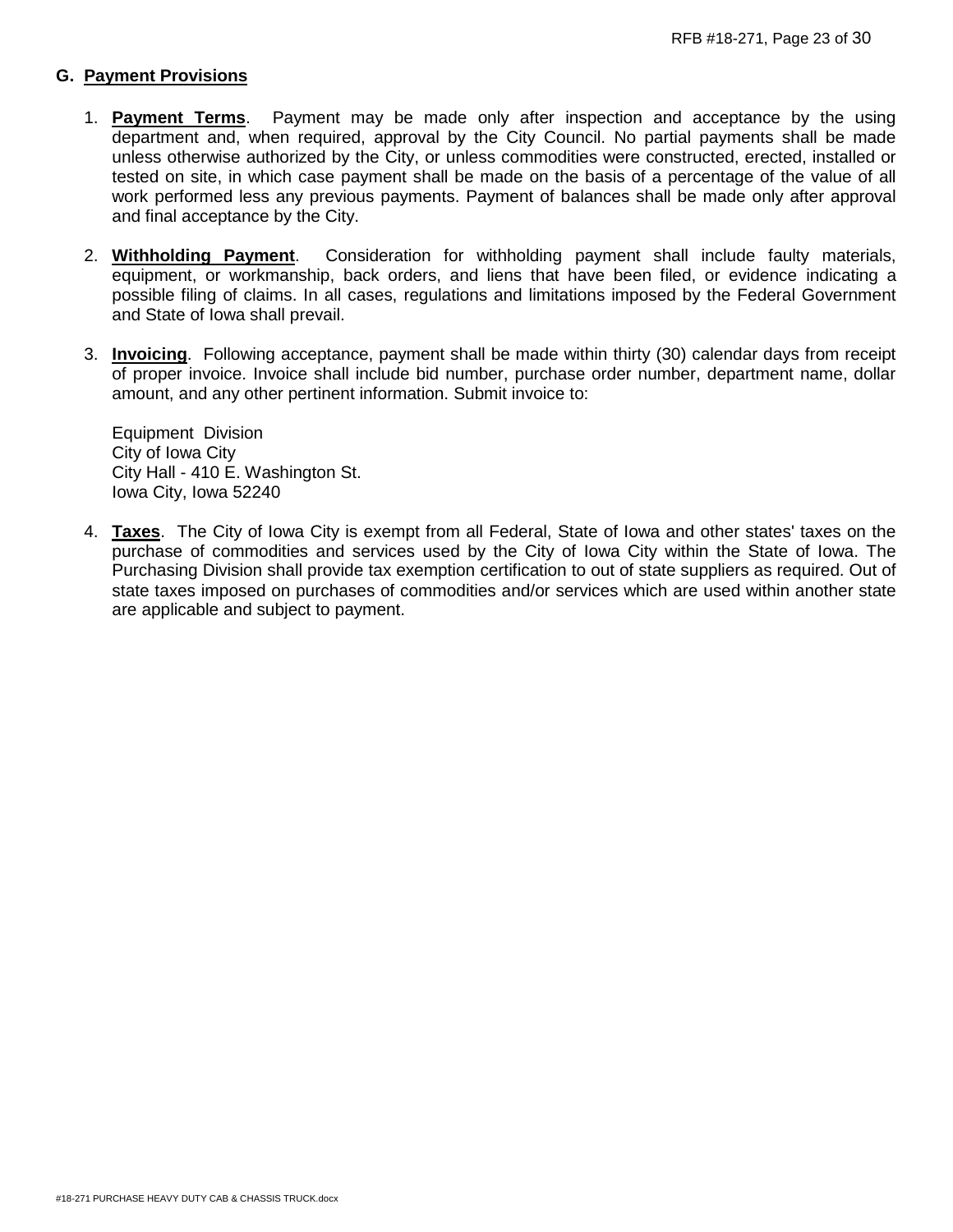## **Section 6 - Wage Theft Policy**

It is the policy of the City of Iowa City, as expressed by City Council Resolution No. 15-364 adopted on November 10, 2015, not to enter into certain contracts with, or provide discretionary economic development assistance to, any person or entity (including an owner of more than 25% of the entity) who has admitted guilt or liability or been adjudicated guilty or liable in any judicial or administrative proceeding of committing a repeated or willful violation of the Iowa Wage Payment Collection law, the Iowa Minimum Wage Act, the Federal Fair Labor Standards Act or any comparable state statute or local ordinance, which governs the payment of wages, for a period of five (5) years from the date of the last conviction, entry of plea, administrative finding or admission of guilt. (hereinafter "Wage Theft Policy")

## I. **Application**. The Wage Theft Policy applies to the following:

a. Contracts in excess of \$25,000 for goods, services or public improvements.

b. Contracts for discretionary economic development assistance. "Discretionary" economic development assistance shall mean any economic development assistance provided by the City of Iowa City that is not required by law.

II. **Exceptions.** The Wage Theft Policy does not apply to emergency purchases of goods and services, emergency construction or public improvement work, sole source contracts excepted by the City's purchasing manual, cooperative/piggyback purchasing or contracts with other governmental entities.

## III. **Affidavit. The contracting entity must complete the attached affidavit showing compliance with the Wage Theft Policy and provide it to the Contracting Department prior to the execution of the contract.**

Contract provision: Any contract to which this policy is applicable will include the following contract provision: If the City becomes aware that a person or entity (including an owner of more than 25% of the entity) has admitted guilt or liability or been adjudicated guilty or liable in any judicial or administrative proceeding of committing a repeated or willful violation of the Iowa Wage Payment Collection law, the Iowa Minimum Wage Act, the Federal Fair Labor Standards Act or any comparable state statute or local ordinance, which governs the payment of wages, within the five (5) year period prior to the award or at any time after the award, such violation shall constitute a default under the contract.

IV. **Waivers.** If a person or entity is ineligible to contract with the City as a result of the Wage Theft Policy it may submit a request in writing indicating that one or more of the following actions have been taken:

a. There has been a bona fide change in ownership or control of the ineligible person or entity;

b. Disciplinary action has been taken against the individual(s) responsible for the acts giving rise to the violation(s);

c. Remedial action has been taken to prevent a recurrence of the acts giving rise to the disqualification or default; or

d. Other factors that the person or entity believes are relevant.

The City Manager or Designee shall review the documentation submitted, make any inquiries deemed necessary, request additional documentation if warranted and determine whether a reduction in the ineligibility period or waiver is warranted. Should the City Manager or Designee determine that a reduction or waiver of the ineligibility period is warranted the City Manager or Designee shall make such recommendation to the City Council. The City Council will make a final decision as to whether to grant a reduction or waiver.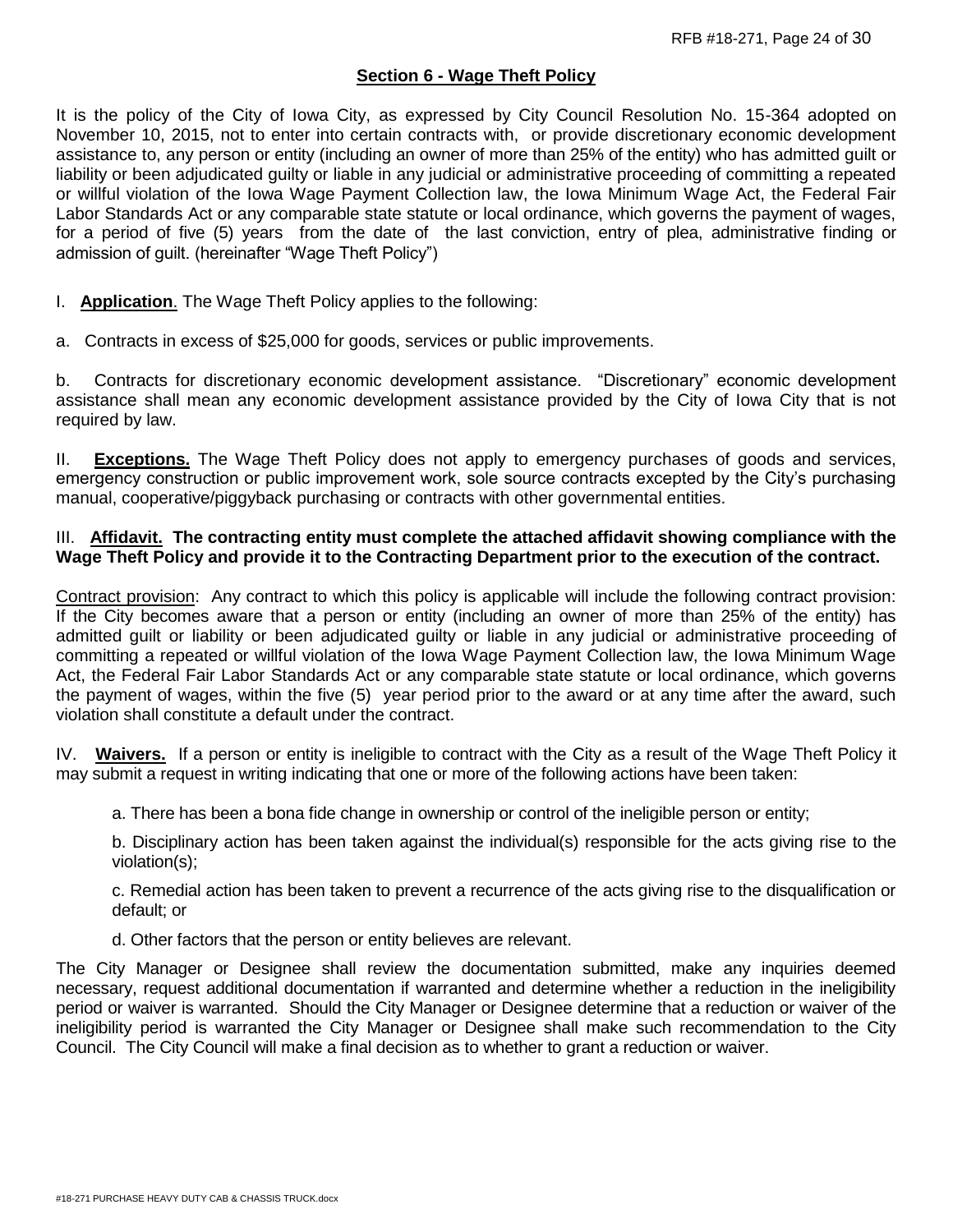## WAGE THEFT AFFIDAVIT

| <b>STATE OF</b> |  |
|-----------------|--|
|                 |  |

) ss: **COUNTY** )

- I, , upon being duly sworn, state as follows:
- 1. I am the \_\_\_\_\_\_\_\_\_\_\_\_\_\_\_\_\_\_\_\_\_\_\_\_\_\_\_\_\_\_\_\_\_(position) of \_\_\_\_\_\_ ("contracting entity") and have the authority to execute this affidavit on behalf of said contracting entity and any person or entity with an ownership interest in said contracting entity of more than 25%.
- 2. Neither **Contracting entity**) nor any person or entity with an ownership interest of more than 25% of said contracting entity has been adjudicated guilty or liable in any judicial or administrative proceeding of committing a repeated or willful violation of the Iowa Wage Payment Collection Law, the Iowa Minimum Wage Act, the Federal Fair Labor Standards Act or any comparable state statue of local ordinance, which governs the payment of wages in the last 5 years.

Signature This instrument was acknowledged before me by  $\sim$  00  $\sim$  00  $\sim$  00  $\sim$  00  $\sim$  00  $\sim$ 

Notary Public in and for the State of **Notary Public in and for the State of**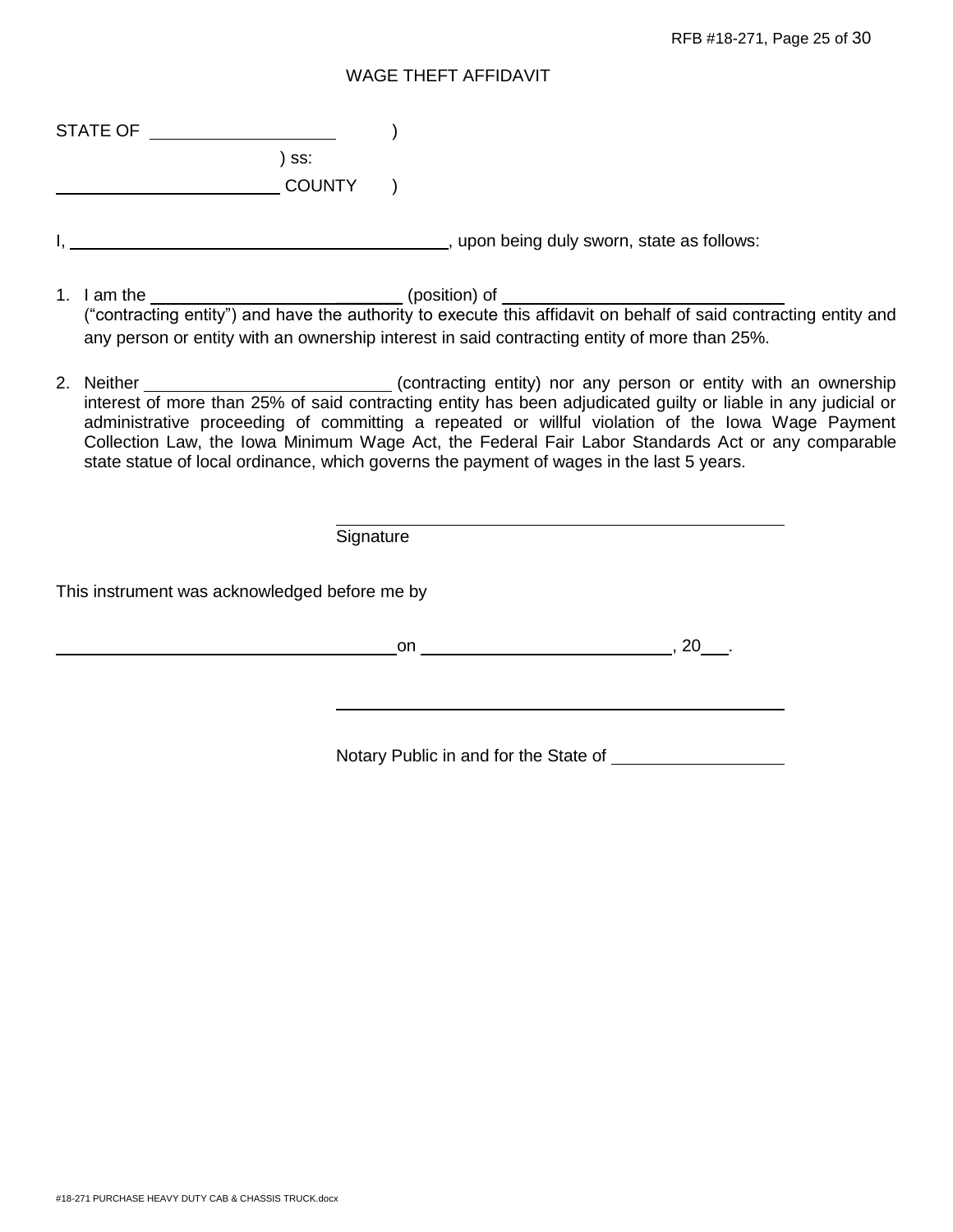## **Section 7 - Contract Compliance Document**

## *Note: Submission of the Contract Compliance Document and the company's EEO Policy will be required only upon contract award.*

#### **General Policy Statement**

It is the policy of the City of Iowa City to require equal employment opportunity in all City Contract work. This policy prohibits discrimination by the City's contractors, consultants and vendors and requires them to ensure that applicants seeking employment with them and their employees are treated equally without regard to race, color, creed, religion, national origin, sex, gender identity, sexual orientation, disability, marital status, and age.

It is the City's intention to assist employers, who are City contractors, vendors or consultants, in designing and implementing equal opportunity so that all citizens will be afforded equal accessibility and opportunity to gain and maintain employment.

Provisions:

- 1. All contractors, vendors, and consultants requesting to do business with the City must submit an Equal Opportunity Policy Statement before the execution of the contract.
- 2. All City contractors, vendors, and consultants with contracts of \$25,000 or more (or less) if required by another governmental agency) must abide by the requirements of the City's Contract Compliance Program. Emergency contracts may be exempt from this provision at the discretion of the City. Regardless of the value of the contract, all contractors, vendors, and consultants are subject to the City's Human Rights Ordinance, which is codified at Article 2 of the City Code.
- 3. Contracting departments are responsible for assuring that City contractors, vendors, and consultants are made aware of the City's Contract Compliance Program reporting responsibilities and receive the appropriate reporting forms. A notification of requirements will be included in any request for proposal and notice of bids.
- 4. Contracting departments are responsible for answering questions about contractor, consultant, and vendor compliance during the course of the contract with the City.
- 5. All contractors, consultants and vendors must refrain from the use of any signs or designations which are sexist in nature, such as those which state "Men Working" or "Flagman Ahead", and instead use gender neutral signs.
- 6. All contractors, consultants, and vendors must assure that their subcontractors abide by the City's Human Rights Ordinance. The City's protected classes are listed at Iowa City City Code section 2-3-1.

## **Suggested Steps To Assure Equal Employment Opportunities**

1. Company Policy

Determine your company's policy regarding equal employment opportunities. Document the policy and post it in a conspicuous place so that it is known to all your employees. Furthermore, disseminate the policy to all potential sources of employees and to their subcontractors asking their cooperation. The policy statement should recognize and accept their responsibility to provide equal employment opportunity in all your employment practices. In regard to dissemination of this policy, this can be done, for example, through the use of letters to all recruitment sources and subcontractors, personal contacts, employee meetings, web page postings, employee handbooks, and advertising.

2. Equal Employment Opportunity Officer

Designate an equal employment opportunity officer or, at a minimum, assign someone the responsibility of administering and promoting your company's Equal Employment Opportunity program. This person should have a position in your organization which emphasizes the importance of the program.

## 3. Instruct Staff

Your staff should be aware of and be required to abide by your Equal Employment Opportunity program. All employees authorized to hire, supervise, promote, or discharge employees or are involved in such actions should be trained and required to comply with your policy and the current equal employment opportunity laws.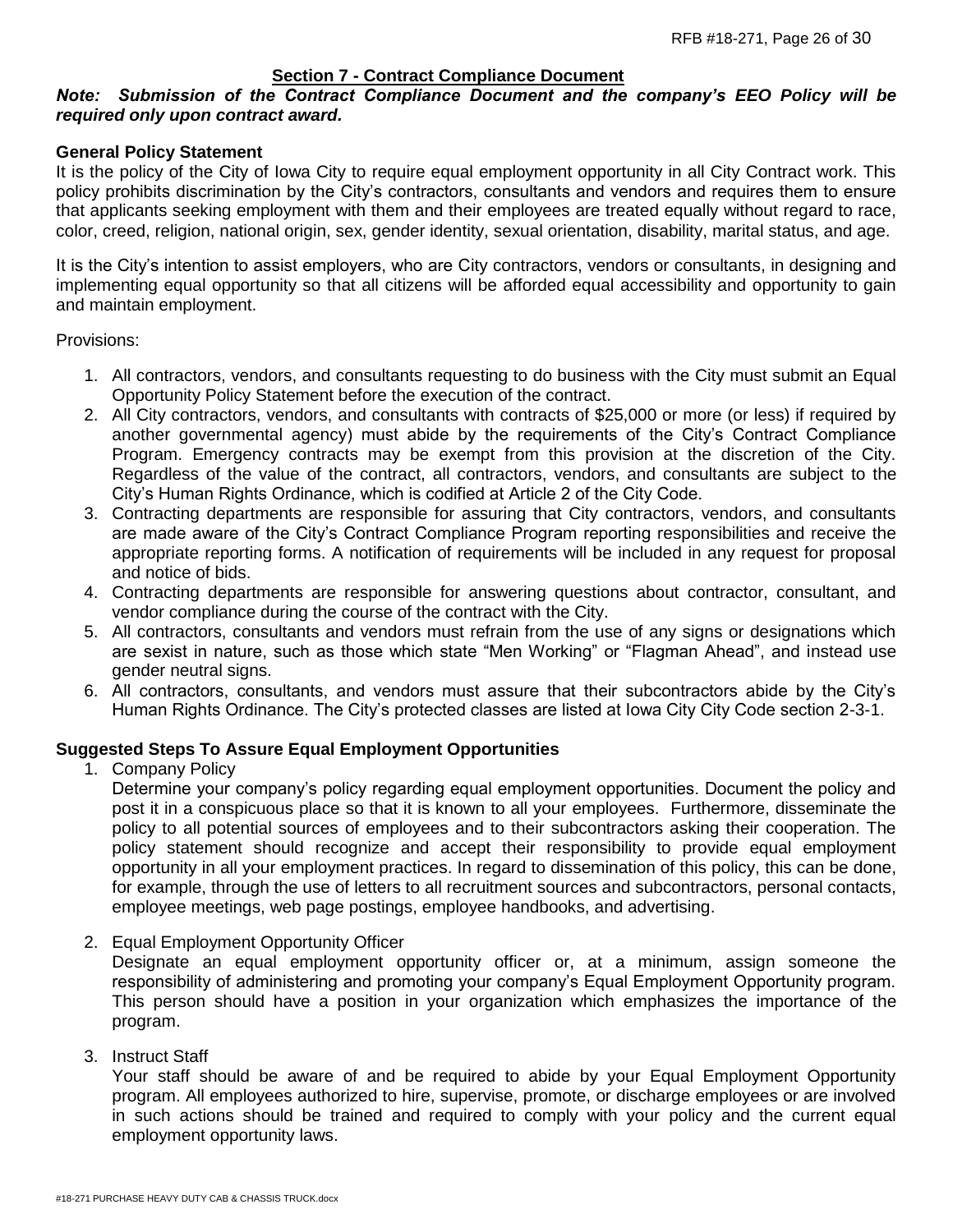- 4. Recruitment
	- (a) Let potential employees know you are an equal opportunity employer. This can be done by identifying yourself on all recruitment advertising as "as equal opportunity employer".
	- (b) Use recruitment sources that are likely to yield diverse applicant pools. Word-of-mouth recruitment will only perpetuate the current composition of your workforce. Send recruitment sources a letter annually which affirms your commitment to equal employment opportunity and requests their assistance in helping you reach diverse applicant pools.
	- (c) Analyze and review your company's recruitment procedures to identify and eliminate discriminatory barriers.
	- (d) Select and train persons involved in the employment process to use objective standards and to support equal employment opportunity goals.
	- (e) Review periodically job descriptions to make sure they accurately reflect major job functions. Review education and experience requirements to make sure they accurately reflect the requirements for successful job performance.
	- (f) Review the job application to insure that only job related questions are asked. Ask yourself "Is this information necessary to judge an applicant's ability to perform the job applied for?" Only use jobrelated tests which do not adversely affect any particular group of people.
	- (g) Monitor interviews carefully. Prepare interview questions in advance to assure they are only job related. Train your interviewers on discrimination laws. Biased and subjective judgments in personal interviews can be a major source of discrimination
	- (h) Improve hiring and selection procedures and use non-biased promotion, transfer and training policies to increase and/or improve the diversity of your workforce representation. Companies must make sure procedures for selecting candidates for promotion, transfer and training are based upon a fair assessment of an employee's ability and work record. Furthermore, al companies should post and otherwise publicize all job promotional opportunities and encourage all qualified employees to bid on them.

Below for your information is a copy of Section 2-3-1 of the Iowa City Code of Ordinances which prohibits certain discriminatory practices in employment as well as a sample policy. Please note that the protected characteristics include some not mandated for protection by Federal or State law. As a contractor, consultant or vendor doing business with the City of Iowa City you are required to abide by the provisions of the local ordinance in conjunction with your performance under a contract with the City.

2-3-1: Employment; Exceptions:

- A. It shall be unlawful for any employer to refuse to hire, accept, register, classify, promote or refer for employment, or to otherwise discriminate in employment against any other person or to discharge any employee because of age, color, creed, disability, gender identity, marital status, national origin, race, religion, sex or sexual orientation. (Ord. 03-4105, 12-16-2003)
- B. It shall be unlawful for any labor organization to refuse to admit to membership, apprenticeship or training an applicant, to expel any member, or to otherwise discriminate against any applicant for membership, apprenticeship or training or any member in the privileges, rights or benefits of such membership, apprenticeship or training because of age, color, creed, disability, gender identity, marital status, national origin, race, religion, sex or sexual orientation of such applicant or member.
- C. It shall be unlawful for any employer, employment agency, labor organization or the employees or members thereof to directly or indirectly advertise or in any other manner indicate or publicize that individuals are unwelcome, objectionable or not solicited for employment or membership because of age, creed, disability, gender identity, marital status, national origin, race, religion, sex or sexual orientation. (Ord. 95-3697, 11-7-1995)
- D. Employment policies relating to pregnancy and childbirth shall be governed by the following:
	- A written or unwritten employment policy or practice which excludes from employment applicants or employees because of the employee's pregnancy is a prima facie violation of this title.
	- Disabilities caused or contributed to by the employee's pregnancy, miscarriage, childbirth and recovery therefrom are, for all job related purposes, temporary disabilities and shall be treated as such under any health or temporary disability insurance or sick leave plan available in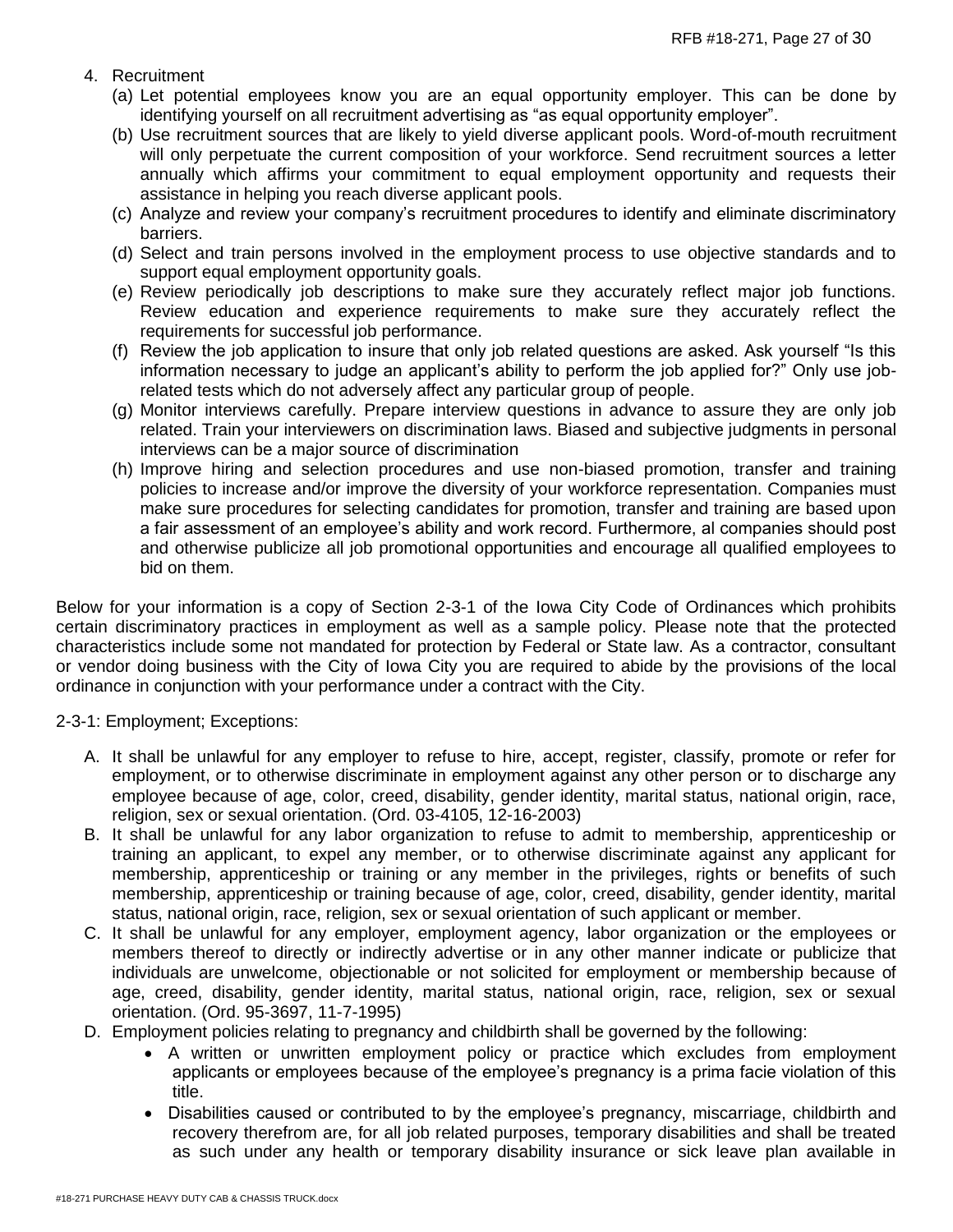connection with employment or any written or unwritten employment policies and practices involving terms and conditions of employment as applied to other temporary disabilities.

- E. It shall be unlawful for any person to solicit or require as a condition of employment of any employee or prospective employee a test for the presence of the antibody to the human immunodeficiency virus. An agreement between employer, employment agency, labor organization or their employees, agents or members and an employee or prospective employee concerning employment, par or benefits to an employee or prospective employee in return for taking a test for the presence of the antibody to the human immunodeficiency virus is prohibited. The prohibitions of this subsection do not apply if the state epidemiologist determines and the director of public health declares through the utilization of guidelines established by the center for disease control of the United States department of health and human services, that a person with a condition related to acquired immune deficiency syndrome poses a significant risk of transmission of the human immunodeficiency virus to other person in a specific occupation.
- F. The following are exempted from the provision of this section:
	- Any bona fide religious institution or its educational facility, association, corporation or society with respect to any qualifications for employment based on religion when such qualifications are related to a bona fide religious purpose. A religious qualification for instructional personnel or an administrative officer, serving in a supervisory capacity of a bona fide religious educational facility or religious institution shall be presumed to be a bona fide occupational qualification. (Ord. 94-3647, 11-8-1994)
	- An employer or employment agency which chooses to offer employment or advertise for employment to only the disabled or elderly. Any such employment or offer of employment shall not discriminate among the disabled or elderly on the basis of age, color, creed, disability, gender identity, marital status, national origin, race, religion, sex or sexual orientation. (Ord. 95- 3697, 11-7-1995)
	- The employment of individuals for work within the home of the employer if the employer or members of the family reside therein during such employment.
	- The employment of individuals to render personal service to the person of the employer or members of the employer's family. (Ord. 94-3647, 11-8-1994)
	- The employment on the basis of sex in those certain instances where sex is a bona fide occupational qualification reasonably necessary to the normal operation of a particular business or enterprise. The bona fide occupational qualification shall be interpreted narrowly. (Ord. 03- 4105, 12-16-2003)
	- A state of federal program designed to benefit a specific age classification which serves a bona fide public purpose. (Ord. 94-3647, 11-8-1994)
	- The employment on the basis of disability in those certain instances where presence of disability is a bona fide occupational qualification reasonably necessary to the normal operation of a particular business or enterprise. The bona fide occupational qualification shall be interpreted narrowly. (Ord. 03-4105, 12-16-2003)
	- Any employer who regularly employees less than four (4) individuals. For purposes of this section, individuals who are members of the employer's family shall not be counted as employees. (Ord. 08-4312, 8-11-2008)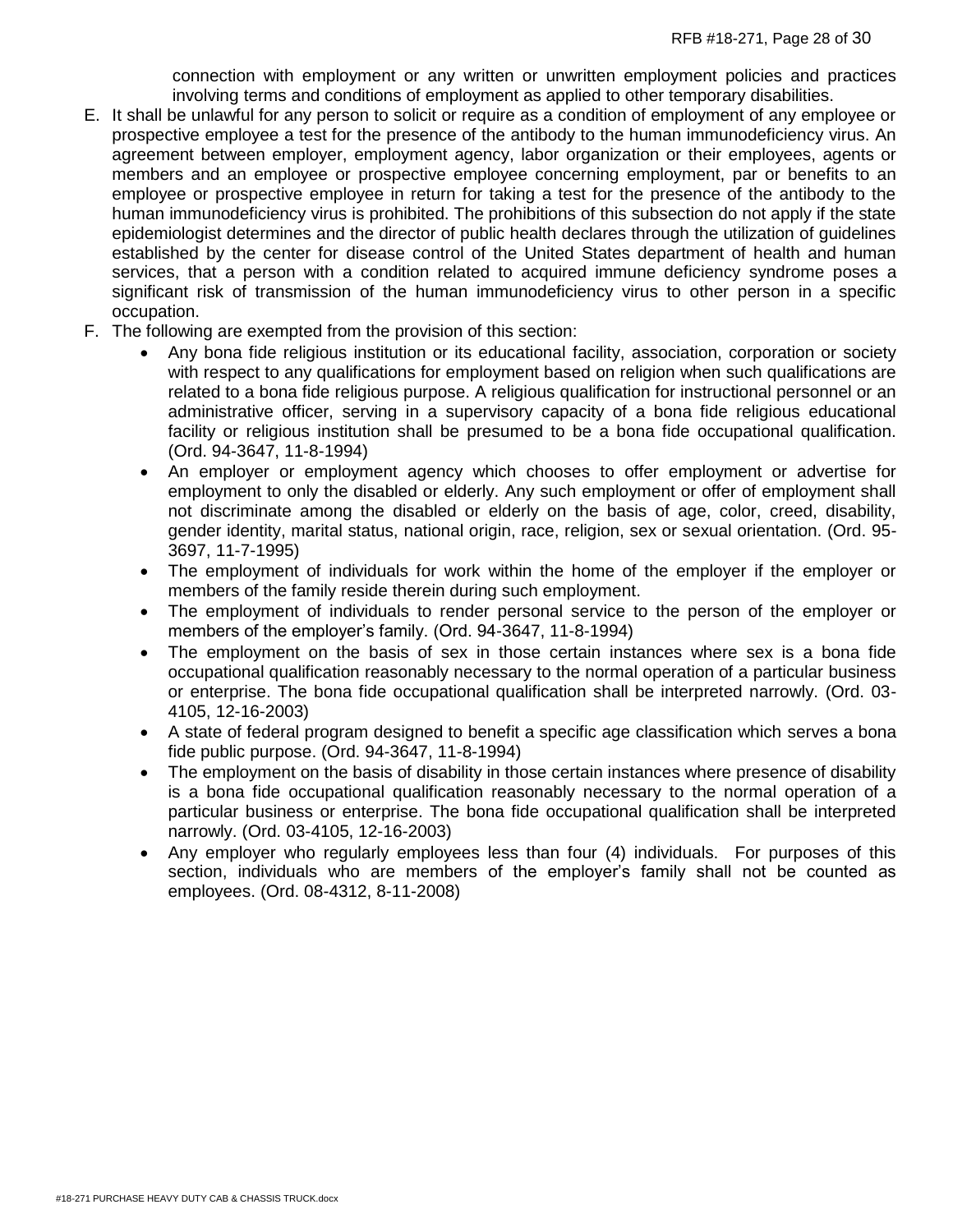#### **Sample: Equal Employment Opportunity Policy**

To all employees of

This Company and its employees shall not discriminate against any employee or applicant for employment based on his or her age, national origin, color, creed, disability, gender identity, marital status, race, religion, sex or sexual orientation. The antidiscrimination policy extends to decision involving hiring, promotion, demotion, or transfer; recruitment or recruitment advertising; layoff or termination; rates of pay or other forms of compensation; and selection of training, including apprenticeship. Further, this Company and its employees will provide a working environment free from such discrimination.

All employees are encouraged to refer minority and women applicants and applicants with disabilities for employment.

The Equal Employment Opportunity Officer for is: is:

Name: when the contract of the contract of the contract of the contract of the contract of the contract of the contract of the contract of the contract of the contract of the contract of the contract of the contract of the

Address: **Address: Address: Address: Address: Address: Address: Address: Address: Address: Address: Address: Address: Address: Address: Address: Address: Address: Address: Address: Add** 

Telephone Number:

**Note: This is a sample only.** You may wish to confer with your Equal Employment Opportunity Officer or legal counsel to formulate a policy which specifically meets the needs of your company.